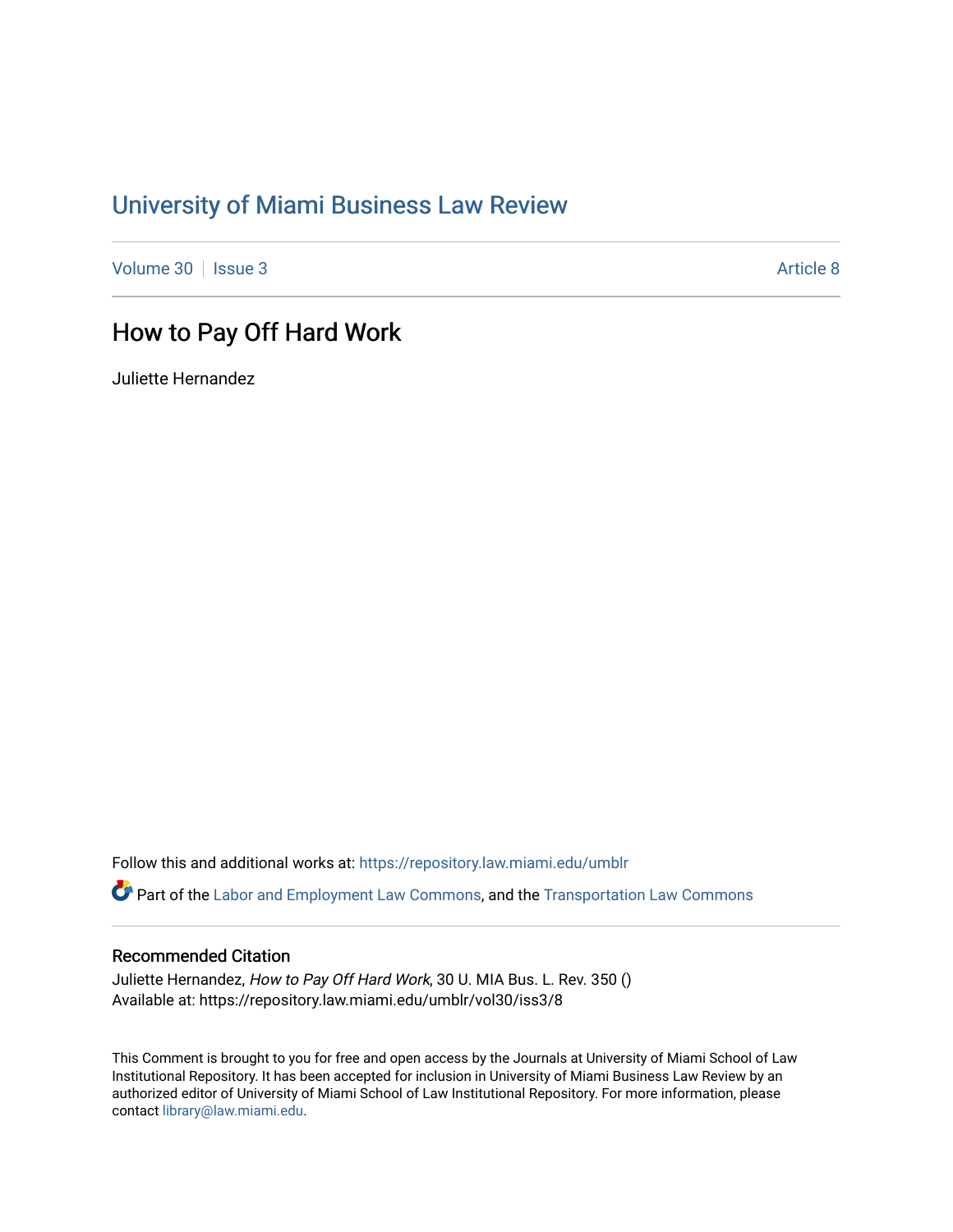# How to Pay Off Hard Work

# Juliette Hernandez

| 351                                                         |
|-------------------------------------------------------------|
|                                                             |
| A. Introduction of Transportation Network Companies353      |
|                                                             |
|                                                             |
|                                                             |
|                                                             |
| E. Misclassification of Independent Contractors360          |
|                                                             |
| 361                                                         |
|                                                             |
|                                                             |
| IV. GIG WORKERS AS INDEPENDENT CONTRACTORS363               |
|                                                             |
| 363                                                         |
| B. Transportation Network Company Favorable Legislation 364 |
|                                                             |
|                                                             |
|                                                             |
|                                                             |
|                                                             |
|                                                             |
|                                                             |
|                                                             |
| A. Counterarguments to the Proposed Legislation375          |
|                                                             |
|                                                             |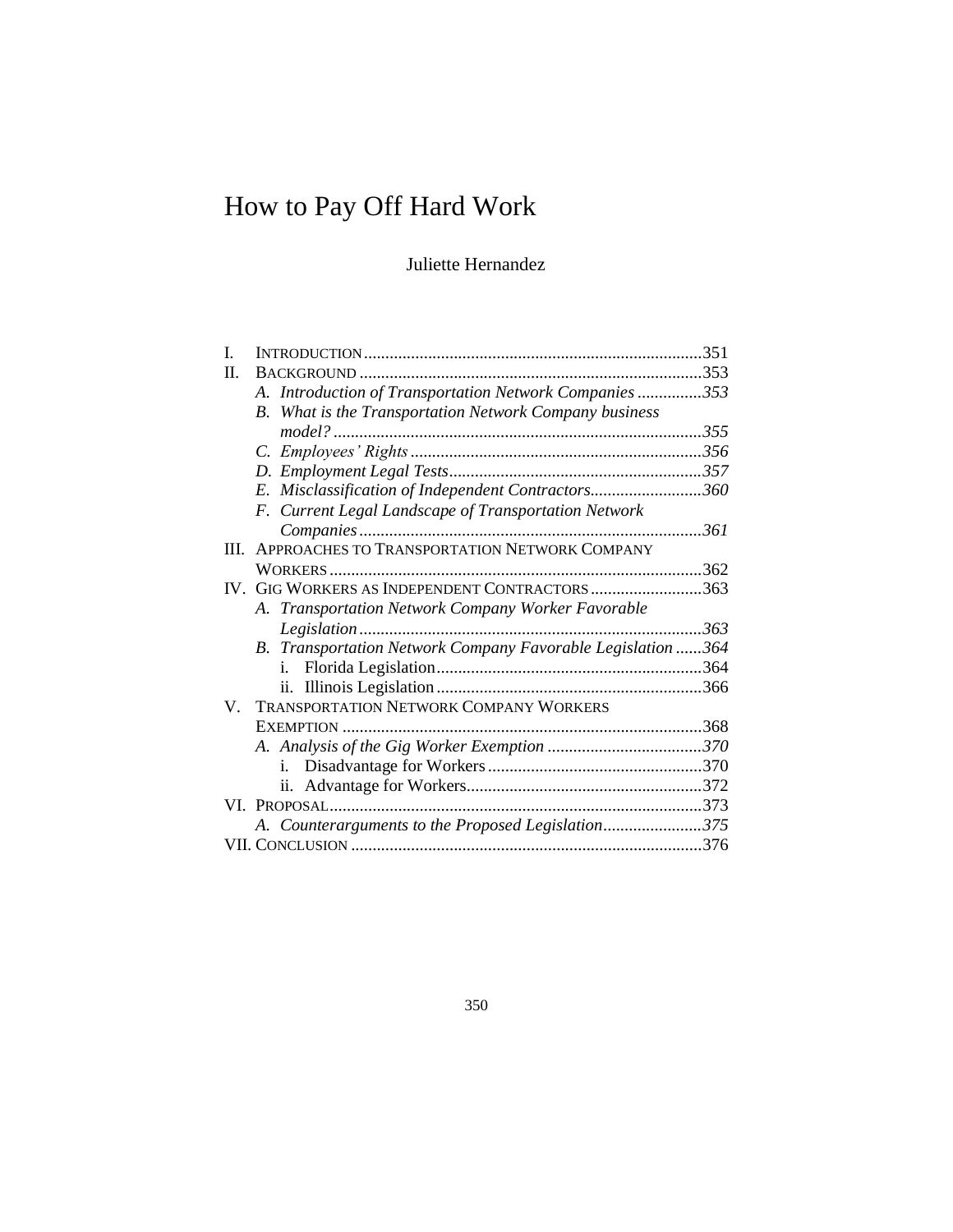#### I. INTRODUCTION

<span id="page-2-0"></span>A new modern gig economy has emerged as a result of technology– based gig work in the twenty–first century.<sup>1</sup> Technology–based gig work companies are companies that "provide online platforms that match consumers with workers for short–term tasks."<sup>2</sup> Within these technology– based gig work companies are "transportation network companies," which are companies like Uber and Lyft, whose business model utilizes an online application to connect passengers to drivers in a prearranged method for a fee.<sup>3</sup>

The modern gig workforce refers to individuals that work with any technology–based gig work companies. The size of the gig workforce in the United States is approximately 59 million, with an estimated 2 million working for transportation network companies like Uber and Lyft.<sup>4</sup> Of these 2 million drivers, approximately 45% of drivers have achieved an education level of high school diploma or less, approximately 77% of drivers identify as male,<sup>5</sup> and approximately  $63\%$  do not consider themselves white, where 34% are Hispanic/Latino and Black/African American. Studies have shown that drivers for application–based transportation network companies earn below the city and/or state mandated minimum wage.<sup>6</sup>

The modern gig economy's employment classification is currently in controversy—between independent contractor classification or traditional employee classification—where gig companies strive to maintain the independent contractor status and gig workers are pushing for traditional employee status. Gig workers advocate for a traditional employee

<sup>1</sup> Brandie P., *The History of the Modern Gig Economy*, WRITER ACCESS, https://www.writeraccess.com/blog/the–history–of–the–modern–gig–economy/ (last visited Feb. 26, 2021).

<sup>2</sup> Brishen Rogers, *Employment Rights in the Platform Economy: Getting Back to Basics*, 10 HARV. L. & POL'Y REV. 479, 480 (2016).

<sup>3</sup> *Transportation Network Company*, INTERNATIONAL RISK MANAGEMENT INSTITUTE, https://www.irmi.com/term/insurance–definitions/transportation–network–company–tnc (last visited Apr. 12, 2021).

<sup>4</sup> Melissa Berry, *How Many Uber Drivers Are There?*, RIDE SHARE GUY (Nov. 1, 2021), https://therideshareguy.com/how–many–uber–drivers–are–there/ (last accessed Apr. 12, 2021).

<sup>5</sup> *Who Are Rideshare Drivers: A Demographic Breakdown of Rideshare Drivers in the U.S.*, GRIDWISE (Aug. 19, 2020), https://gridwise.io/who–are–rideshare–drivers–a– demographic–breakdown–of–rideshare–drivers–in–the–u–s.

<sup>6</sup> Frank Manzo IV & Robert Bruno, *On–Demand Workers, Sub–Minimum Wages*, ILLINOIS ECONOMIC POLICY INSTITUTE (Jan. 19, 2021), http://publish.illinois.edu/project formiddleclassrenewal/files/2021/01/ILEPI–PMCR–On–Demand–Workers–Sub–

Minimum–Wages–FINAL.pdf (quoting Lisa Xu & Mark Erlich, *Economic Consequences of Misclassification in the State of Washington*, HARVARD LABOR AND WORKLIFE PROGRAM (Dec. 2019), https://lwp.law.harvard.edu/files /lwp/files/wa\_study\_dec\_2019\_final.pdf)).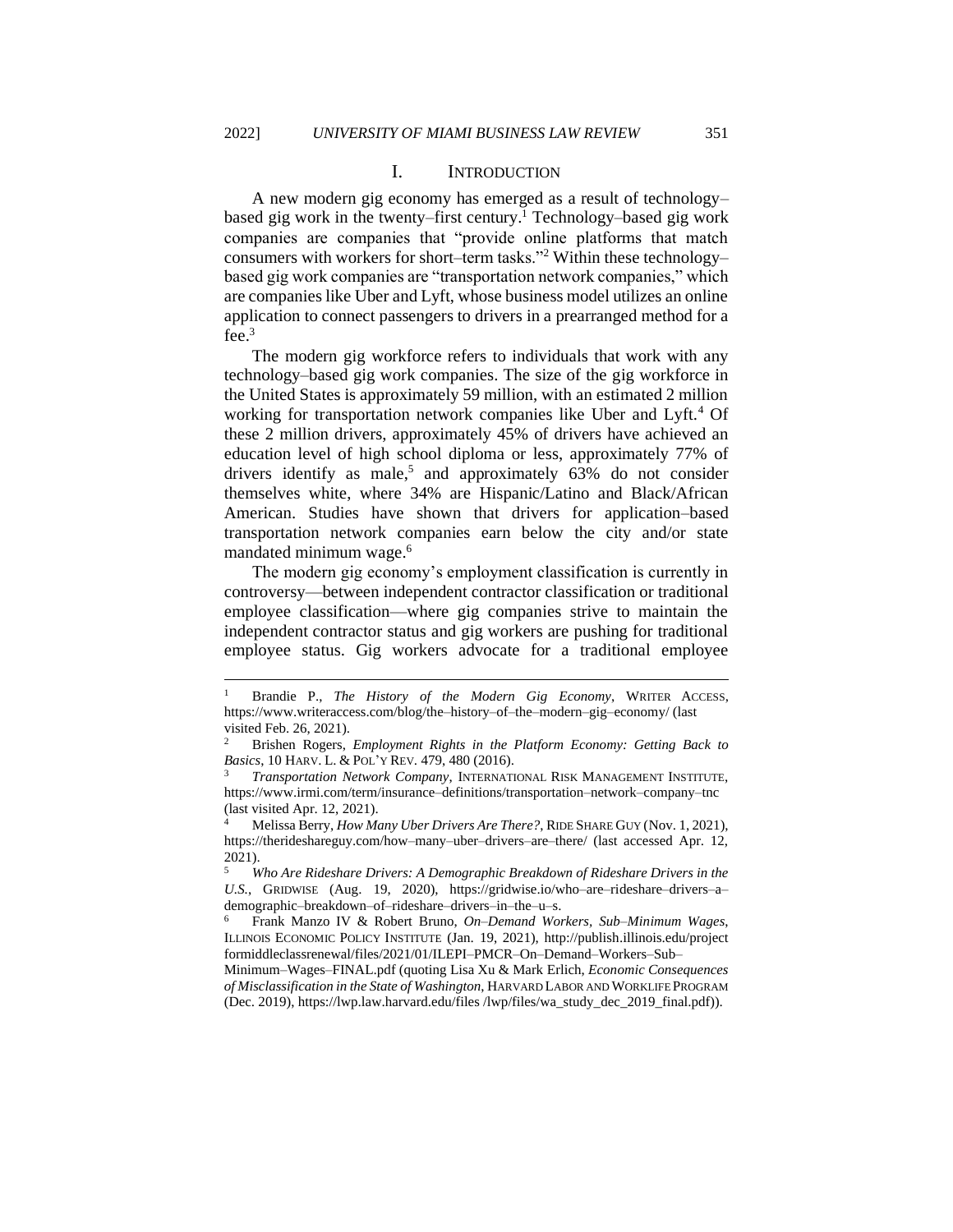classification because the independent contractor classification has made working conditions worse for gig workers. As a result, gig workers seek employment protections to give them a basic minimum above what they currently have, including: the ability to earn enough income to live a relatively comfortable life, fair and dignified treatment, the ability to bargain collectively, and increased worker protections. Gig companies strive to maintain the independent contractor status because this classification enables companies to avoid compliance with labor regulations and protections.<sup>7</sup> If gig companies were to classify independent contractors as employees, its business structure would need to support social security payments, unemployment insurance payments, health care benefits, and tax withholding payments, to name just a few.<sup>8</sup> Thus, gig companies pursue the independent contractor status, maintaining that they are technology companies and denying the workers the traditional employee status by claiming that their business model gives workers freedom in these positions.<sup>9</sup> This classification controversy is producing significant, fierce litigation. This significant and fierce litigation is based on the issue known as misclassification—where gig workers are alleging the companies are misclassifying them as independent contractors instead of employees.<sup>10</sup> It is emerging as a significant matter because of its public policy implications, where gig workers are being denied basic life entitlements such as a livable wage and worker protections.<sup>11</sup>

This aim of this comment is to critique and analyze existing and proposed approaches to the gig economy employment status through state legislation of transportation network companies ("TNC's"). Evaluation of two different approaches—gig workers as independent contractors through states' ABC test legislation, and gig workers as carved out of this classification through Proposition 22—reveals that the legislations' employment classification tests are inadequate. The existing legislation to the gig economy employment classification is inadequate because it has not resulted in a stable rule for transportation network company workers' classification. Courts across different jurisdictions are interpreting existing

<sup>7</sup> *Id.* at 481.

<sup>8</sup> *Employment Law: Employee vs. Independent Contractor*, LAW SHELF, https:// lawshelf.com/shortvideoscontentview/employment–law–employee–vs–independent– contractor/(last visited Apr. 12, 2021).

<sup>&</sup>lt;sup>9</sup> Bruno, *supra* note 6, at 481.<br><sup>10</sup> I is a X<sub>11</sub> & Mark Erlich *Ecc* 

Lisa Xu & Mark Erlich, *Economic Consequences of Misclassification in the State of Washington*, HARVARD LABOR AND WORKLIFE PROGRAM (Dec. 2019), https://lwp.law. harvard.edu/files /lwp/files/wa\_study\_dec\_2019\_final.pdf.

<sup>11</sup> *Id.* at 4.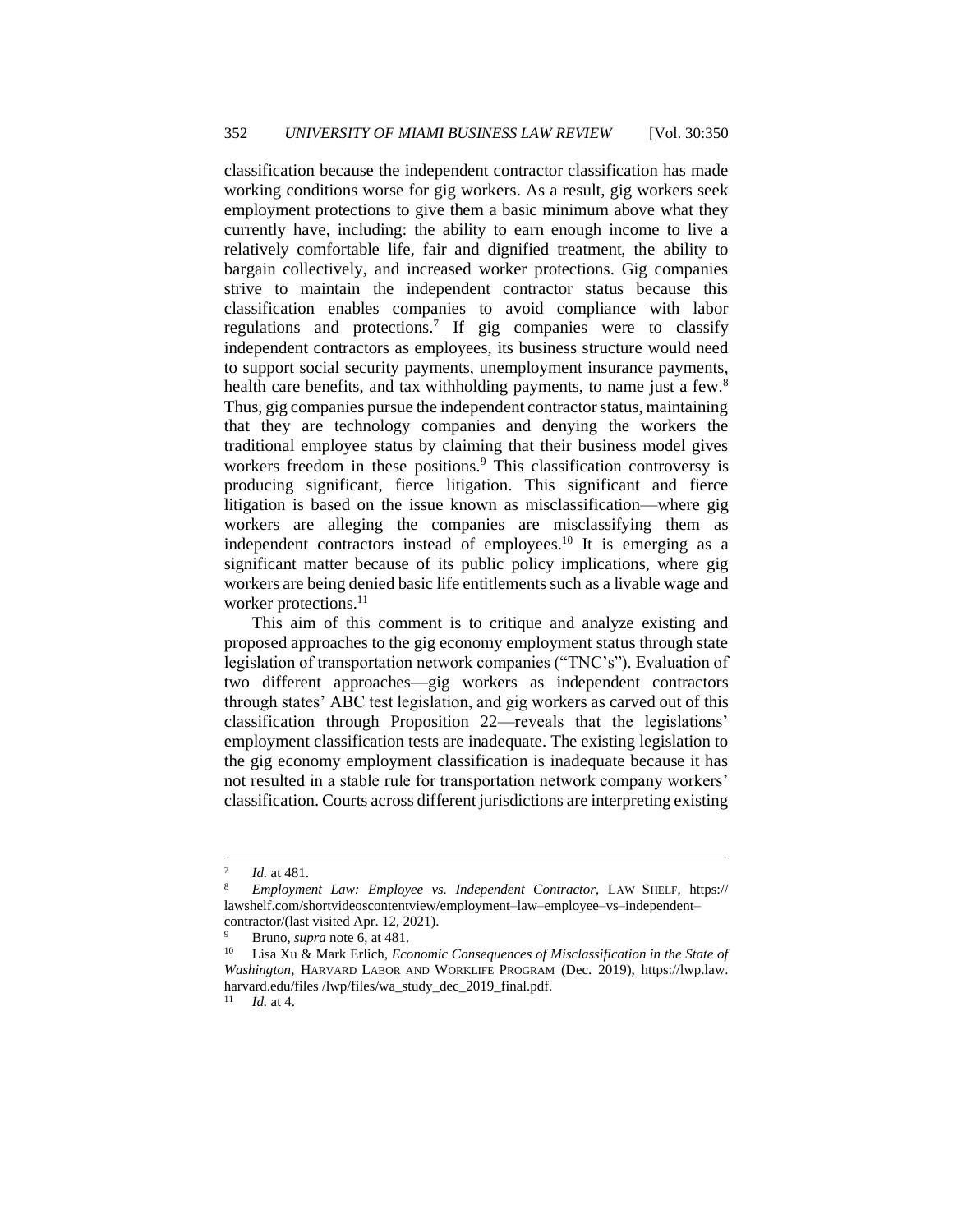state legislation and yielding "indeterminate results."<sup>12</sup> These interpretations are the result of misclassification litigation. Thus, the existing tests have not resulted in a stable rule for gig employment classification. Ultimately, a model approach is proposed—a federal legislation comprised of an ABC test. This legislation will focus specifically on transport, and only on wage and hour law, to ensure a pragmatic, feasible, and stable employment test for gig workers within this sub–section of the industry. The federal ABC test will be an element– based test, as opposed to a balancing test, to minimize judicial discretion, and produce a stable rule for gig workers engaged in transportation network companies.

#### II. BACKGROUND

#### <span id="page-4-1"></span><span id="page-4-0"></span>*A. Introduction of Transportation Network Companies*

The modern gig economy emerged at the end of the last century with the introduction of technological applications facilitating transactions. The gig economy is comprised of three components: (1) independent workers paid by the 'gig,' which is a task or project; (2) consumers who need a particular service; and (3) companies that connect the consumer to the worker.<sup>13</sup> A gig worker is an individual that pursues income–earning activities outside of the traditional employment relationships of employee and employer.<sup>14</sup> This type of alternative work arrangement can take the form of freelancing, temporary agency work, self–employment, and subcontracted work.<sup>15</sup> The legal classification of gig workers is as an independent contractor; however, this legal classification has been challenged.<sup>16</sup>

The gig economy is comprised of a variety of industries. The technology companies that are focused on transportation, specifically Uber and Lyft, are referred to in legislation as Transportation Network Companies.<sup>17</sup> Uber was founded in March 2009, with its first ever ride in

<sup>12</sup> Keith Cunningham–Parmeter, *Gig–Dependence: Finding the Real Independent Contractors of Platform Work*, 39 N. ILL. U. L. REV. 379, 379 (2019).

<sup>13</sup> Emilia Istrate & Jonathan Harris, *The Future of Work – The Rise of the Gig Economy*, NACO COUNTIES FUTURES LAB (Nov. 2017), https://www.naco.org/featured–resources/ future–work–rise–gig–economy.

<sup>14</sup> *What is a Gig Worker?*, GIG ECONOMY DATA HUB, https://www.gigeconomydata.org /basics/what–gig–worker (last visited Feb. 26, 2021).

 $\frac{15}{16}$  *Id.* 

 $\frac{16}{17}$  *Id.* 

<sup>17</sup> Dave Baron, *When Ridesharing Comes to Main Street*, 105 ILL. B.J. 1, 2 (2017).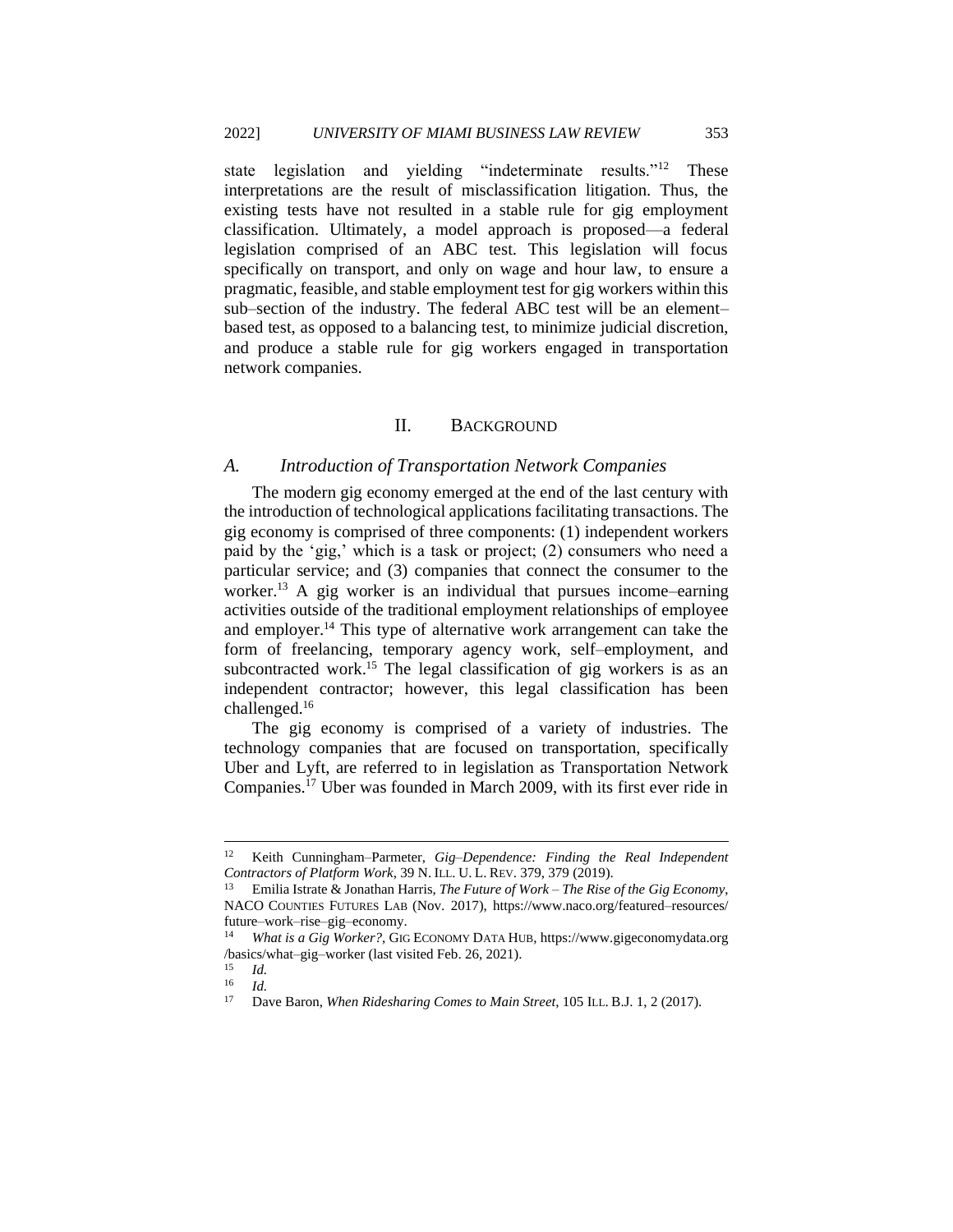July of 2010.<sup>18</sup> In April of 2015, Uber launched UberEats.<sup>19</sup> Lyft was founded in 2007, as a side project for another company, and its application launched officially in  $2012$ .<sup>20</sup> As of Fiscal Year 2019, Uber had five million drivers globally,<sup>21</sup> an increase from 3.9 million drivers in December  $2018<sup>22</sup>$  In the United States, there are approximately one million drivers.<sup>23</sup> Similarly, Lyft has 1.5 million drivers globally, and 700,000 drivers in the United States. <sup>24</sup> Ultimately, this rapid growth of the gig economy can be attributed to the offline and online intermediaries that have been introduced.<sup>25</sup>

The modern gig economy has experienced rapid growth over the last twenty years.<sup>26</sup> The American Action Forum found that the gig economy workers' employment rate surpassed the increased rate of total employment.<sup>27</sup> Specifically, in the transportation sector, "[o]n average, in metropolitan areas the total average annual growths of establishments and receipts in the transportation sector were 7.7 percent and 9.4 percent respectively prior to the introduction of a ridesharing service, and 39.3 percent and 20.4 percent, respectively, in the years after the introduction of a ridesharing service."<sup>28</sup> Another study, from the National Bureau of

*Id.* 

<sup>18</sup> *The History of Uber*, UBER NEWSROOM, https://www.uber.com/newsroom/history/ (last visited Feb. 26, 2021).

 $\frac{19}{20}$  *Id.* 

<sup>20</sup> Ippei Takahashi, *Lyft has been around longer than Uber. History Lesson.*, RIDEGURU (last visited Feb. 26, 2021), https://ride.guru/lounge/p/lyft–has–been–around–longer–than  $-\text{uber}-\text{history}-\text{lesson.}$ <br><sup>21</sup> **LEFR** 2020 **INVE** 

<sup>21</sup> UBER, 2020 INVESTOR PRESENTATION (2020), https://s23.q4cdn.com/407969754/files /doc\_financials/2019/sr/InvestorPresentation\_2020\_Feb13.pdf.

<sup>22</sup> *The History of Uber*, UBER NEWSROOM, [https://www.uber.com/newsroom/history/\(](https://www.uber.com/newsroom/history/)last visited Feb. 26, 2021).<br> $^{23}$  Melissa Berry He

<sup>23</sup> Melissa Berry, *How Many Uber Drivers Are There?,* RIDE SHARE GUY (NOV. 1, 2021), https://therideshareguy.com/how–many–uber–drivers–are–there/.

<sup>24</sup> *How Many Licensed Drivers Are There in the US*?, HEDGES & COMPANY, https://hedgescompany.com/blog/2018/10/number–of–licensed–drivers–usa/(last visited Feb. 26, 2021)

<sup>25</sup> Lawrence Katz & Alan Krueger, *The Rise and Nature of Alternative Work Arrangements in the United States, 1995–2015*, NATIONAL BUREAU OF ECONOMIC RESEARCH (Sept. 2016), https://www.nber.org/system /files/working\_papers/w22667/ w22667.pdf?utm\_campaign=PANTHEON\_STRIPPED&amp%3Butm\_medium=PANTH EON\_STRIPPED&amp%3Butm\_source=PANTHEON\_STRIPPED.<br><sup>26</sup> Pen Gitis Fr At The Gio Fconomy: Research and Policy Innl.

<sup>26</sup> Ben Gitis ET AL. , *The Gig Economy: Research and Policy Implications of Regional, Economic, and Demographic Trends*, AMERICAN ACTION FORUM 15–16 (2017), https://www.americanactionforum.org/research/gig–economy–research–policy–

implications–regional–economic–demographic–trends/ (citing the American Action forum, based on the University of Chicago's General Social Survey, found that from 2002 to 2014, even though total employment increased by 7.5%, "gig economy workers increased by between 9.4% and 15%.").

 $\frac{27}{28}$  *Id.*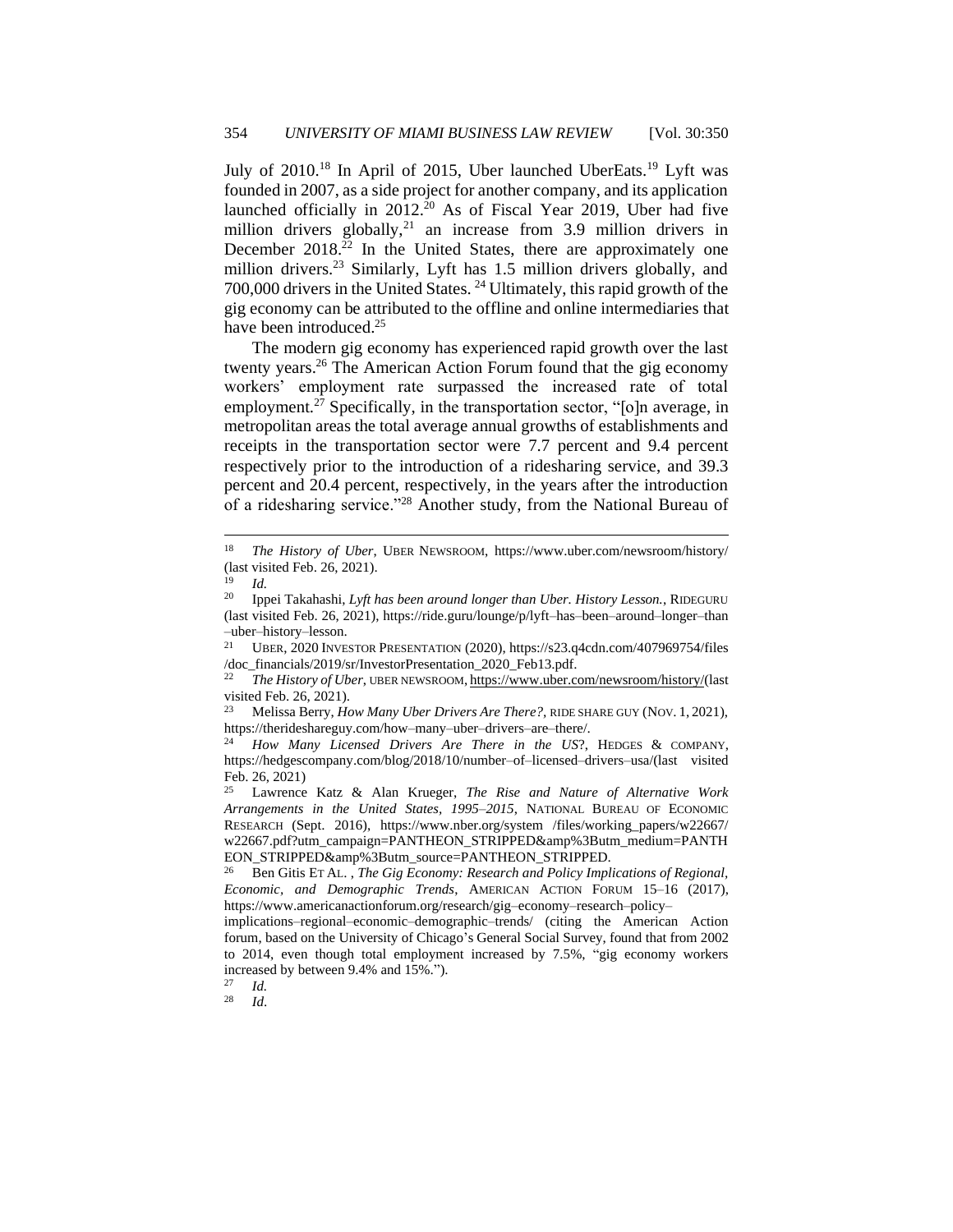Economic Research, determined there was a 5% increase of workers engaged in alternative work arrangements from 2005 to 2015.<sup>29</sup> More specifically, gig workers that provide their services through online platforms accounted for 0.5% of all workers in 2015.<sup>30</sup>

# <span id="page-6-0"></span>*B. What is the Transportation Network Company business model?*

Gig economy companies, specifically the technology platform companies, all have some form of the following characteristics: (1) facilitating direct transactions between the consumer and producer, (2) providing flexible work schedules for gig workers, (3) online payment methods, for which the companies take a portion, and (4) online profiles and reviews of both producers and consumers.<sup>31</sup>

The transportation network companies, specifically Uber and Lyft, have a business model that centers on an internet–based app created by an intermediary that matches customers to workers who will perform personal services.<sup>32</sup> Focusing on the ridesharing branch of Uber and Lyft, both operate by connecting drivers and passengers. Passengers generate demand, while the drivers perform as the supplier, and the application is the facilitator of the transaction.<sup>33</sup> The passenger then pays for the driver through the application and Uber transfers this payment, less a commission fee, to the driver.<sup>34</sup> Several distinct features of the transportation network companies' business model include (1) that the internet–based application pre–arranges the payment between the passenger and driver, which precludes direct negotiations between the driver and the passenger; (2) that the internet–based application, acting as an intermediary, directly controls the supply of drivers and customers as the application precludes passengers and drivers from initiating direct contact, and vice versa; and (3) that the internet–based application supervises and terminates drivers from the platform.

Focusing on the obligations of the driver to the company, there is a contract by which drivers must adhere to in order to work with the company. The contractual terms between the companies and the drivers

<sup>&</sup>lt;sup>29</sup> Katz & Krueger, *supra* note 25, at 7.<br> $^{30}$  *M* at 3

 $\frac{30}{31}$  *Id.* at 3.

<sup>31</sup> Istrate & Harris, *supra* note 13.

<sup>32</sup> Seth Harris & Alan Kreuger, *A Proposal for Modernizing Labor Laws for Twenty– First Century Work: The "Independent Worker,"* THE HAMILTON PROJECT (2015), https: //www.hamiltonproject.org/assets/files/modernizing\_labor\_laws\_for\_twenty\_first\_centur y\_work\_krueger\_harris.pdf.

<sup>33</sup> Nitin Lahoti, *Uber Business Model Explained: From Start to Finish*, MOBISOFT (Jan. 2, 2019), https://mobisoftinfotech.com/resources/blog/uber–business–model–explained/.

<sup>34</sup> *Id.*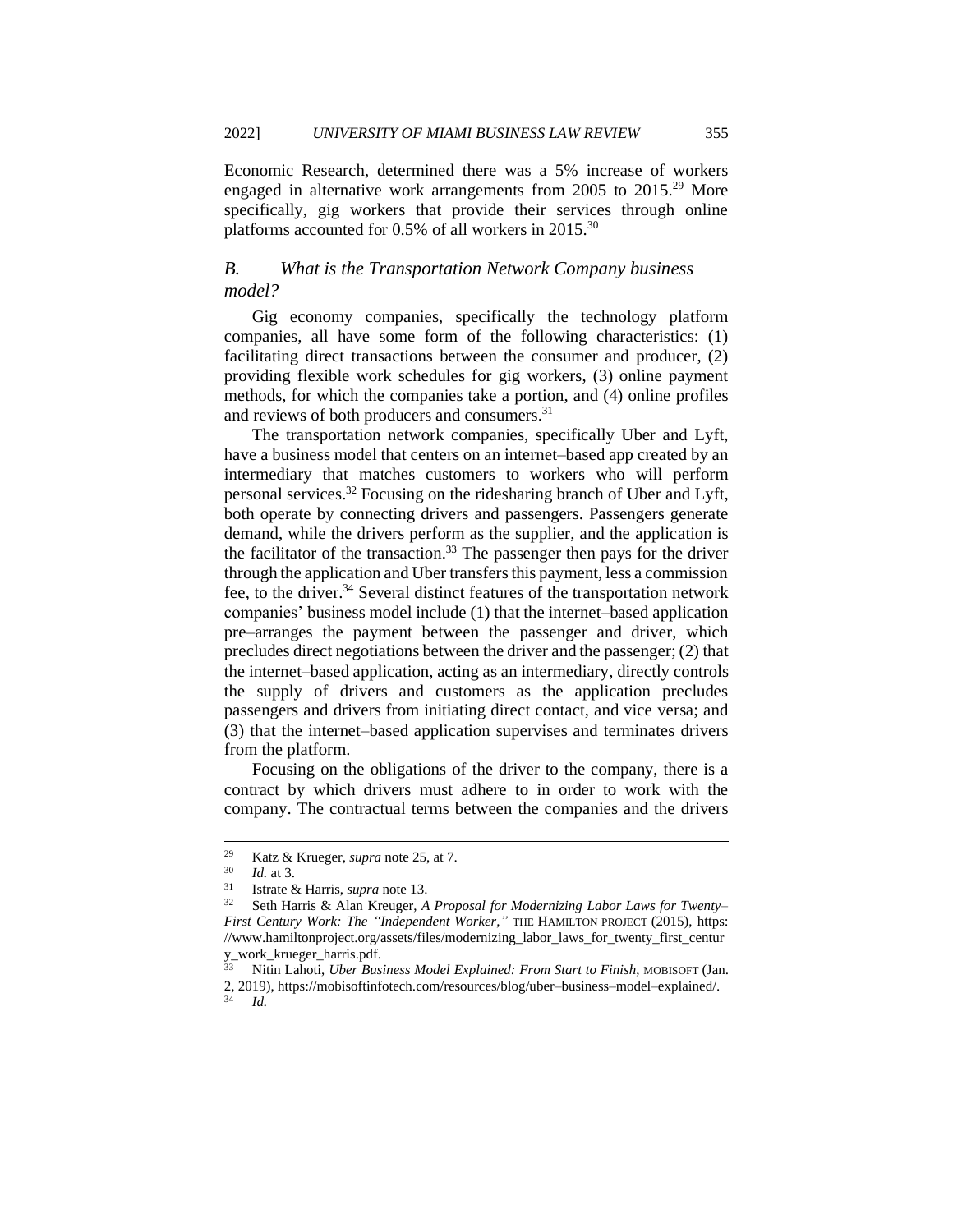are what has led to significant litigation. Both Uber and Lyft "explicitly state that drivers are independent contractors rather than employees."35 Uber's contractual terms with its drivers are incredibly detailed. Prior to partnering with Uber, drivers are required to upload their driver's license, car registration and insurance, pass a background check, pass a "city knowledge test," and "be interviewed by Uber."<sup>36</sup> Moreover, the day–to– day conduct is also somewhat controlled. Uber requires drivers to send client messages upon arrival to the pickup location, dress professionally, play a neutral radio station, and open the door for the passenger.<sup>37</sup> Uber also requests passengers to rate and provide written feedback of their drivers. Uber "uses these ratings and feedback to monitor drivers and to discipline or terminate them," and it "regularly terminates the accounts of drivers who do not perform up to Uber's standards."<sup>38</sup> Lyft's contractual terms with its drivers are less detailed than Ubers', however, it imposes similar standards.<sup>39</sup> Their contracts require the drivers car to be clean, for the drivers to ask passengers about a preferred route, prohibits drivers from talking on the phone, and prohibits drivers from asking personal information.<sup>40</sup> Like Uber, Lyft also reserves the right to terminate drivers if reports indicate the drivers are failing to comply with Lyft's contractual policies.<sup>41</sup> Although the contractual provisions seem pervasively controlling, the companies maintain the employment legal status of their drivers is that of independent contractors.

# <span id="page-7-0"></span>*C. Employees' Rights*

When a worker is considered an employee, the worker is not free from the company's direction or control. As an employee, the worker enjoys a considerable amount of protections and benefits in comparison to their independent contractor counterpart.<sup>42</sup> Employees at businesses are protected by labor laws that include a federal minimum wage, the right to organize collectively, and workplace health and safety protections.<sup>43</sup>

 $rac{37}{38}$  *Id.* 

<sup>35</sup> Brishen Rogers, *Employment Rights in the Platform Economy: Getting Back to Basics*, 10 HARV. L. & POL'Y REV 479, 490 (2016) (citing *Cotter v. Lyft, Inc.*, 60 F. Supp. 3d 1067, 1070 (2015)).<br>36 Id. at 401

<sup>36</sup> *Id*. at 491.

<sup>38</sup> *Id.* (citing O'Connor v. *Uber Technologies, Inc.*, 82 F. Supp. 3d 1133, 1143 (N.D. Ca. 2015)).

<sup>39</sup> *Id.* at 491 (citing *Cotter*, 60 F. Supp. 3d at 1072–1073).

<sup>40</sup> *Id.* at 491 (citing *Cotter*, 60 F. Supp. 3d at 1072–1073).

<sup>41</sup> *Id.* (citing *Cotter*, 60 F. Supp. 3d at 1072–1073).

 $\frac{42}{43}$  *Id.* at 486.

<sup>43</sup> *Murray, Brown, DeLauro Introduce Landmark Bill Expanding Labor Laws to Protect Workers*, U.S SENATE COMMITTEE ON HEALTH, EDUCATION, LABOR & PENSIONS (Sept. 24,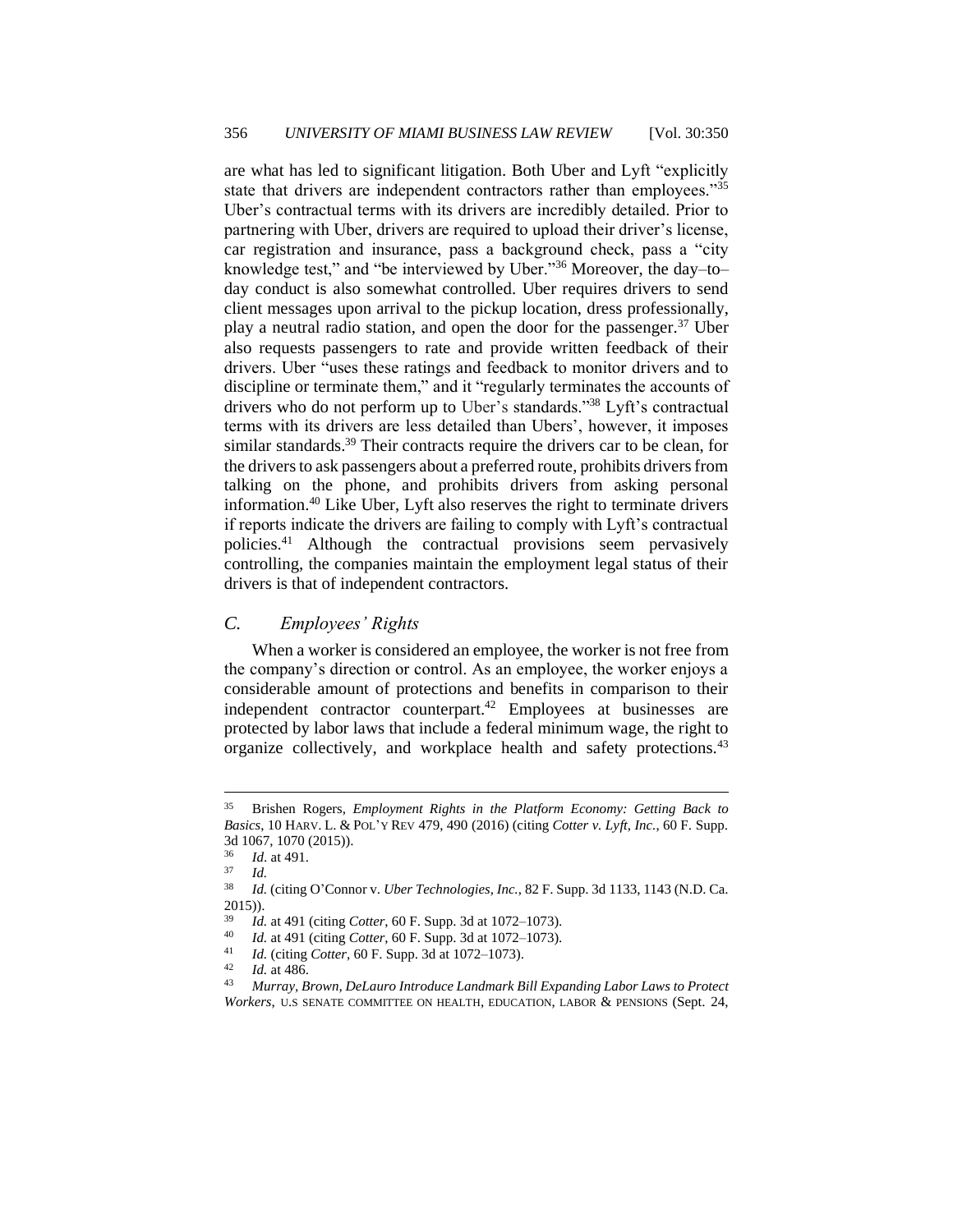Moreover, if an employer interferes or violates any of these laws, the employers can be held legally liable.<sup>44</sup>

When a worker is considered an independent contractor, the worker is free from the company's direction or control. However, as an independent contractor, workers do not have access and are not entitled to certain workplace protections that traditional employees are. Independent contractors "lose protection to basic labor standards, including minimum wage laws, overtime pay laws, paid family and medical leave policies, workers' compensation coverage, and unemployment insurance benefits."<sup>45</sup> More specifically, independent contractors are not protected by Occupational Safety and Health Administration, Title VII, labor law, Family and Medical Leave Act (FMLA), worker compensation laws, state unemployment insurance, and receive no federal paid sick leave.<sup>46</sup>

Companies are incentivized to classify their workers as independent contractors for several reasons.<sup>47</sup> By classifying workers as an independent contractors, employers save a substantial amount of money—federal and state tax payments are eliminated, benefits are the responsibility of the contractor, and workers compensation premiums are not applicable.<sup>48</sup> The Bureau of Labor Statistics calculated that the average benefits for the "legally mandated and optional—for private sector workers make up 30.3% percent of total compensation."<sup>49</sup> Eliminating that benefit payment is perhaps the most cost–efficient measure an employer can make.<sup>50</sup> As such, companies have been restructuring their business to avoid the legally recognized employment relationship, which means avoiding payments, increasing profits, and shifting responsibility to workers.<sup>51</sup>

#### <span id="page-8-0"></span>*D. Employment Legal Tests*

There are two categories of workers in the United States labor, employment, and tax schemes, namely employees and independent contractors. In order to determine what category a worker falls in, there are specified tests that evaluate the parties' relationships through a factual

<sup>2019),</sup> https://www.help.senate.gov/ranking/ newsroom/press/–murray–brown–delauro– introduce–landmark–bill–expanding–labor–laws–to–protect–workers–.

 $\frac{44}{45}$  *Id.* 

<sup>45</sup> Bruno & Manzo, *supra* note 6, at 1.

<sup>46</sup> Jean Murray, *Independent Contractor Laws and Regulations: What Employers Need to Know*, THE BALANCE SMALL BUSINESS (Nov. 11, 2020), https://www.thebalancesmb. com/laws–and–regulations–affecting–independent–contractors–398603.

<sup>47</sup> Mark Erlich, *1099 Nation Spreads its Tentacles*, COMMONWEALTH (Apr. 10, 2018), https://commonwealthmagazine.org/economy/1099–nation–spreads–its–tentacles/.

 $\frac{48}{49}$  *Id.* 

 $\frac{49}{50}$  *Id.* 

 $\frac{50}{51}$  *Id.* 

<sup>51</sup> U.S. SEN. COMM. ON HEALTH, EDU., LABOR, & PENSON, *supra* at note 43.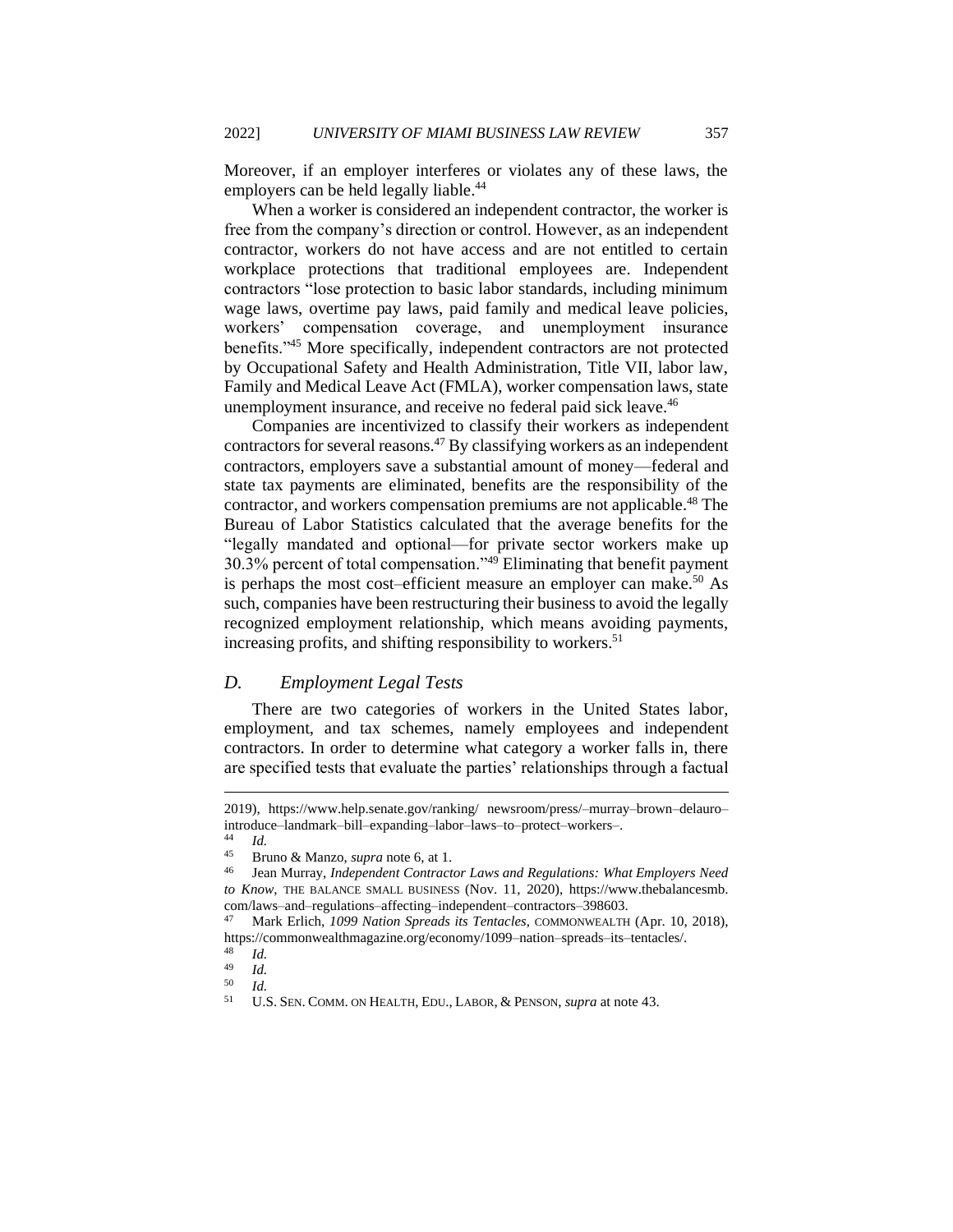elements list.<sup>52</sup> There is a control test to determine an employee and a separate independent contracting test to determine who constitutes independent contractors; both are rooted in agency law and both are supplemented with federal and state legislation that provides further contours of a worker.<sup>53</sup>

Under the common law of agency, the control test "defines an employment relationship as a relationship of control: the employer gives orders, plans out jobs in minute detail, and monitors the employee's performance."<sup>54</sup> The multiple factual elements considered are the workers' skill level, the duration of this relationship, the payment method during the relationship, and the ability of the employer to discontinue the worker relationship.<sup>55</sup> The independent contracting test, is where "the principal in such a relationship asks a contractor to complete particular tasks, but typically has neither the ability nor the desire to supervise that work because it requires such specialized skill.<sup>56</sup>

Under federal and state legislation, employment is defined more broadly. The federal Fair Labor and Standards Act discarded the control test, and defined "employ" as "suffer or permit to work."<sup>57</sup> State legislation, for example, in California, creates a presumption that "anyone providing services to a business is an employee, shifting the burden of proof to the party seeking to avoid employment status."<sup>58</sup> In *S.G. Borello & Sons, Inc. v. Department of Industrial and Labor Relations*, the Supreme Court of California established a multi–factor test that aims to look beyond the "strict, formal right of control:

(a) whether the one performing services is engaged in a distinct occupation or business;

(b) the kind of occupation, with reference to whether, in the locality, the work is usually

done under the direction of the principal or by a specialist without supervision;

(c) the skill required in the particular occupation;

(d) whether the principal or the worker supplies the instrumentalities, tools, and the place of work for the person doing the work;

(e) the length of time for which the services are to be performed; (f) the method of payment, whether by the time or by the job;

<sup>52</sup> Rogers, *supra* note 2, at 484.

 $\frac{53}{54}$  *Id.* at 484–485.

<sup>54</sup> *Id.* at 485.

<sup>&</sup>lt;sup>55</sup> *Id.* (citing RESTATEMENT (SECOND) OF AGENCY § 220 (Am. L. Inst. 1958)).

<sup>56</sup> *Id.*

<sup>57</sup> *Id.* (quoting Fair Labor Standards Act, Pub. L. No. 75–718, 52 Stat. 1060 (1938) (codified as amended at 29 U.S.C. § 203(g) (2012)).

*Id.* at 487.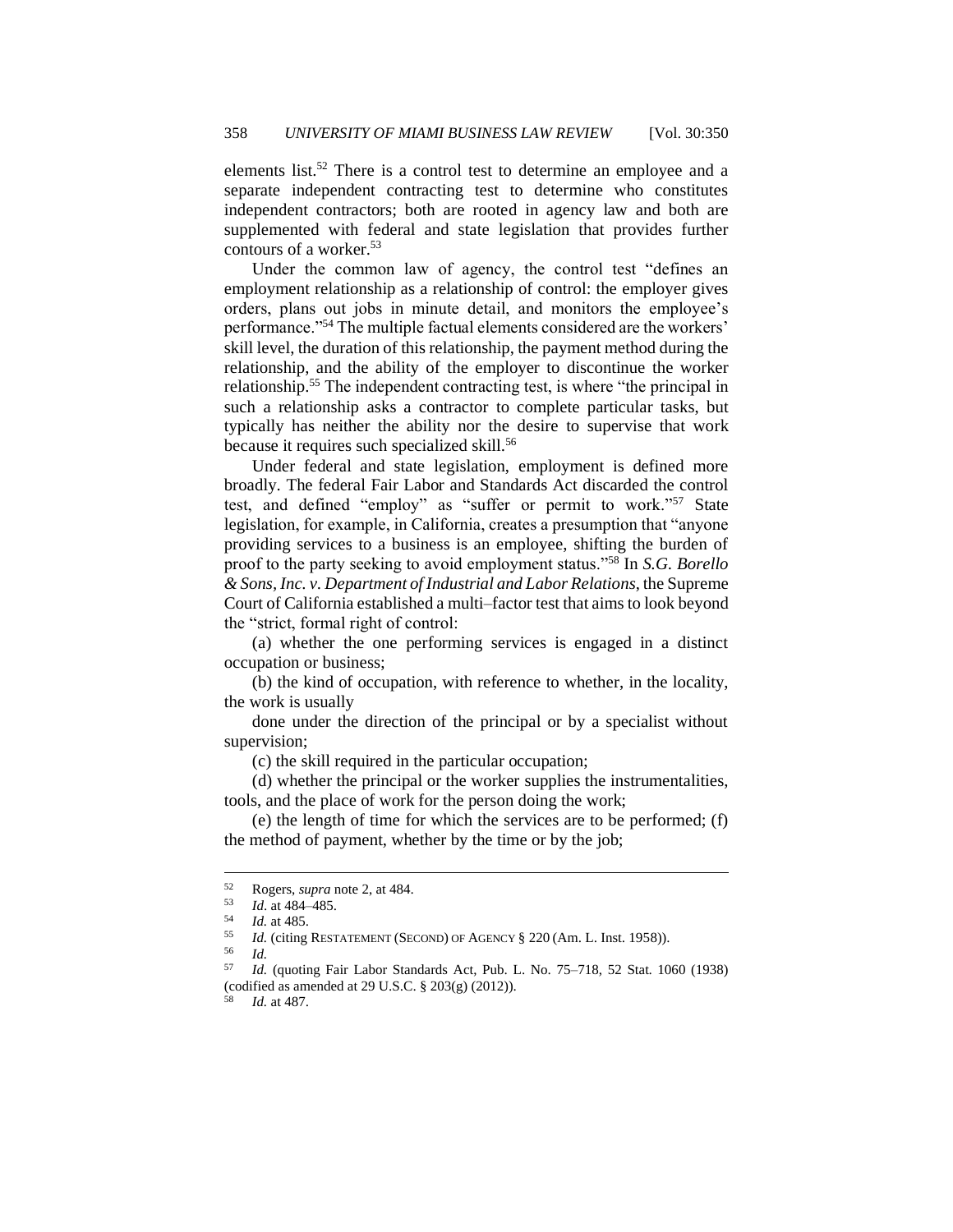(g) whether or not the work is a part of

the regular business of the principal; and

(h) whether or not the parties believe they are creating the relationship of employer–employee."

Even though these tests are meant to provide clarity as to which category a worker is in, in application they provide little clarity as to what an independent contractor engaged in the transportation network companies is because judiciaries have interpreted this federal legislation and its respective state legislation, which has resulted in varied reasoning and conclusions. The California Supreme Court, specifically, has interpreted these employment tests to "embrace a simplified standard the ABC test—to determine whether contemporary workers are independent contractors.<sup>59</sup> This new legal standard for classifying independent contractors was developed in *Dynamex Operations West, Inc.* v. *Superior Court*. <sup>60</sup> In *Dynamex,* Charles Lee, an independent contractor for the same–day courier Dynamex, filed a law suit alleging labor law violations of wages, hours, and working conditions as a result of the independent contractor misclassification. $61$  The court held that any individual is an employee, and not an independent contractor, if any one of these conditions are met: (1) the employee exercises control over the worker's hours, wages, or working conditions; (2) the employee suffers, or permits, the worker to work; and (3) the employer engages the worker, thus creating an employment relationship.<sup>62</sup> The court defined the second prong by adopting the "ABC test," which presumes that a worker in California is a an employee unless all three of the conditions in the ABC test are met.<sup>63</sup> This new legal standard creates a presumption of employment, and thus shifts the burden from the independent worker that provides services, to the employer.

This is but one example of one the judiciary interpreting federal legislation. Ultimately, the transportation network company business model produces workers that have left the judiciaries interpreting federal and/or state legislation, resulting in an unstable rule for transportation

<sup>59</sup> Cunningham–Parmeter, *supra* note 12, at 383.

Kathleen Lucchesi, *The Gig Economy, Classification in Session*, LINCOLN DERR (Nov. 20, 2020), https://lincolnderr.com/employment–law–the–gig–economy–classification–in– session/; *See also* Bruce Sarchet, Michael Lotito & James Paretti, Jr., *AB 5: The Aftermath of California's Experiment to Eliminate Independent Contractors Offers a Cautionary Tale to Other States,* JD SUPRA, (Mar. 10, 2020), https://www.jdsupra.com/legalnews/ab–5– the–aftermath–of–california–s–40627/.

 $\frac{61}{62}$  *Id.* 

 $\frac{62}{63}$  *Id.* 

<sup>63</sup> *Id.*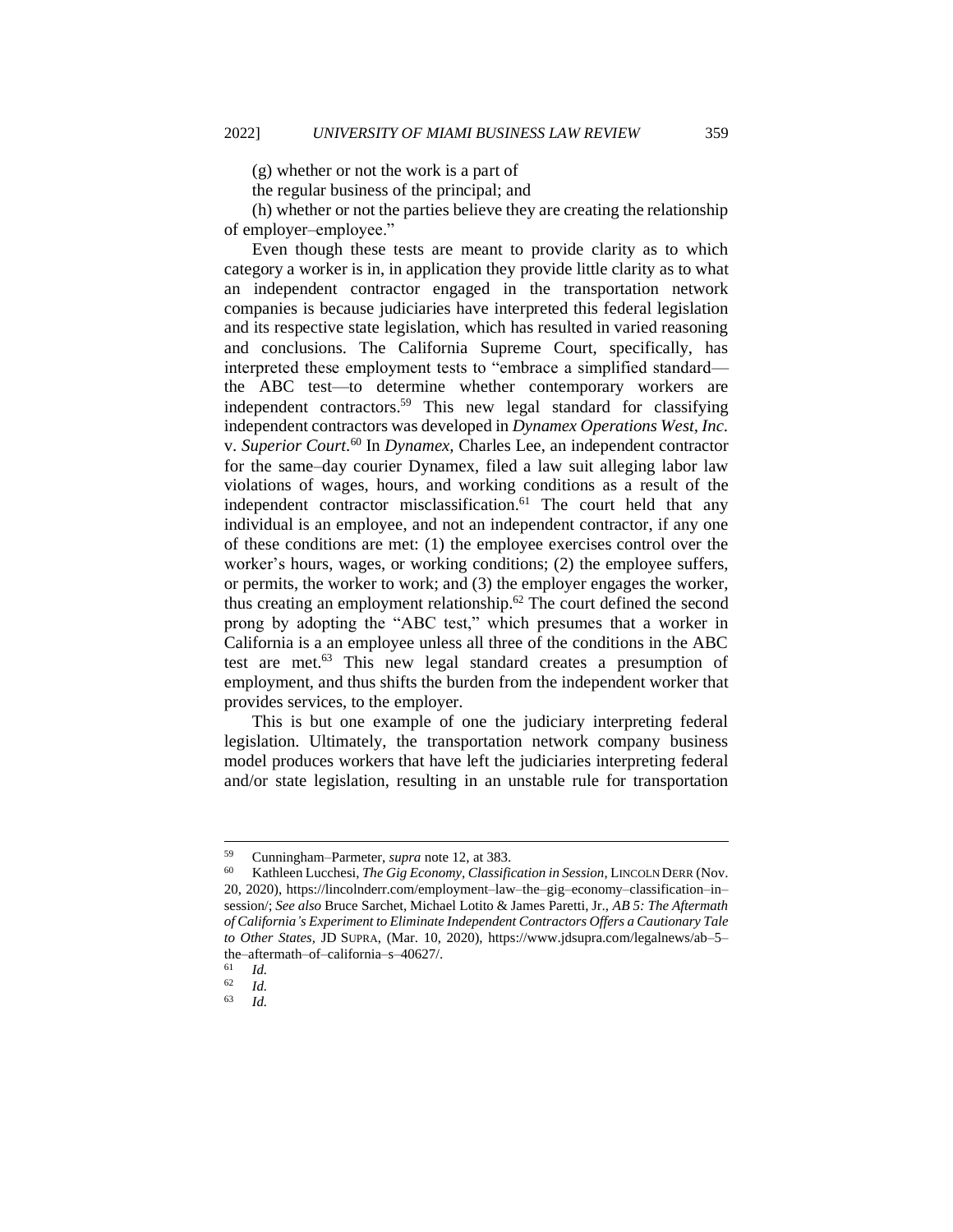network company workers and leading to significant misclassification litigation.

#### <span id="page-11-0"></span>*E. Misclassification of Independent Contractors*

Misclassification is the issue in which a company treats their workers as independent contractors instead of employees.<sup>64</sup> The consequences of misclassification are voluminous for all parties. For federal and state governments, they lose "substantial revenues from taxes that would have been paid had the workers had been properly treated as employees. These include income taxes and Social Security and Medicare payroll taxes . . . as well as unemployment insurance taxes and payments into state– administered workers' compensation funds." For businesses, those that properly classify their employees, they operate at a "competitive disadvantage" where they will either "lose work opportunities or feel the pressure to sufficiently consider evading the law in order to compete on what is no longer a level playing field."<sup>65</sup> For employees, they lose the basic rights that regular employees are entitled to have, including "legal entitlements to receive minimum wage, overtime payments, paid sick leave, unemployment insurance, workers compensation insurance, anti– discrimination protections, and the right to collectively bargain.<sup>66</sup>

The proportion of employers that are misclassifying their workers is increasing—from 5% in the 2008 fiscal year to 14.4% in the 2017 fiscal year.<sup>67</sup> In a study that identified the misclassification in Washington from 2013–2017, the study demonstrated that urban areas have a higher probability of misclassification, along with the state losing \$152 million in unemployment taxes, the workers compensation system losing \$268 million in unpaid premiums, the federal government losing \$384 million in income taxes, the federal government losing \$299 million in payroll taxes for Social Security and Medicare, the federal government losing \$9 million in federal unemployment insurance, and, ultimately, all the misclassified workers losing traditional employee protections.<sup>68</sup>

If courts were to determine that Uber misclassified its workers as independent contractors and must classify them as employees, the estimated financial amount Uber has evaded paying is \$4.1 billion a year.<sup>69</sup>

<sup>&</sup>lt;sup>64</sup> Xu & Erlich, *supra* note 10, at 4.

 $\begin{array}{cc} 65 & Id. \\ 66 & Id. \end{array}$ 

 $\frac{66}{67}$  *Id.* 

 $\begin{array}{cc} 67 & \text{Id. at } 5. \\ 68 & \text{Id. at } 5. \end{array}$ 

*Id.* at 5.

<sup>69</sup> Stephen Gandel, *Uber–nomics: Here's What it Would Cost Uber to Pay its Drivers as Employees*, FORTUNE (Sept. 17, 2015) https://fortune.com/2015/09/17/ubernomics/ (showing that \$4.1 billion a year is comprised of: (1) \$2.6 billion in reimbursement for miles, gas, and tolls; (2) \$110.4 million in vacation and sick leave; (3) \$72 million in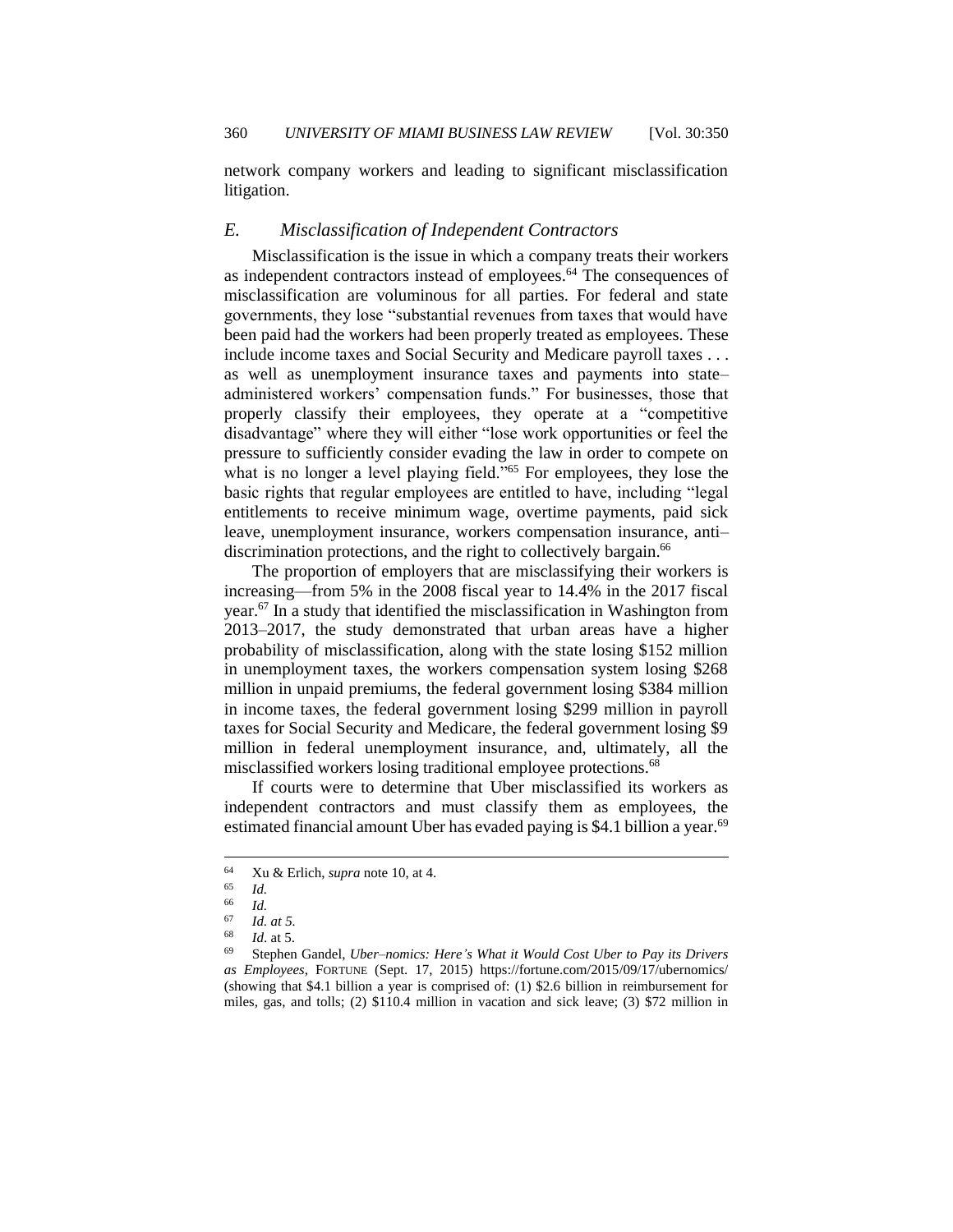The \$4.1 billion a year is comprised of nearly \$3 billion that Uber has taken from its workers in unpaid expenses such as miles, gas, and tolls, vacation and sick leave, and insurance premiums.<sup>70</sup> The remaining \$1 billion, approximately, is owed to states, specifically in unemployment, workers compensation, and payroll taxes.<sup>71</sup> Consequently, as a result of the vast amounts owed by Uber, and other transportation network companies alike, there is an insurmountable pressure on the classification of transportation network company workers, which has resulted in significant challenges to the way transportation network companies classify their employees.

# <span id="page-12-0"></span>*F. Current Legal Landscape of Transportation Network Companies*

There are several landmark cases that define the current legal landscape of the gig economy. These cases demonstrate a shift from perpetuating that transportation network companies maintain the independent contractor status of its workers, to considering a holistic approach allowing juries to decide. For the aforementioned reasons, the companies continue to pursue the independent contractor status of its employees and, conversely, gig workers seek employment status.

In *Razak v. Uber Technologies*, a group of individuals in Pennsylvania driving for UberBLACK as independent contractors sued Uber, alleging they were misclassified and independent contractors and seeking minimum wages and overtime pay.<sup>72</sup> The Eastern district of Pennsylvania, just like California and Florida already have, ruled that the drivers were in fact independent contractors*.* <sup>73</sup> The court looked at the amount of control the company exercised over the drivers, specifically how there is some control over safety and work standards, however, there was no control when drivers could drive for other competitors, the drivers are capable of making or losing profits, the drivers invested their own equipment, and the drivers make their own hours.<sup>74</sup> Nonetheless, a unanimous Third Circuit vacated and remanded this District Court ruling, finding that a reasonable juror could side with the drivers on key factual issues regarding worker

retirement plan; (4) \$612 million in payroll taxes; (5) \$512 million in workers compensation; (6) \$80.9 million in unemployment; and (7) \$112 million in health insurance).

 $\frac{70}{71}$  *Id.* 

<sup>71</sup> *Id.*

<sup>72</sup> Lucchesi, *supra* note 60.

 $\frac{73}{74}$  *Id.* 

<sup>74</sup> *Id.*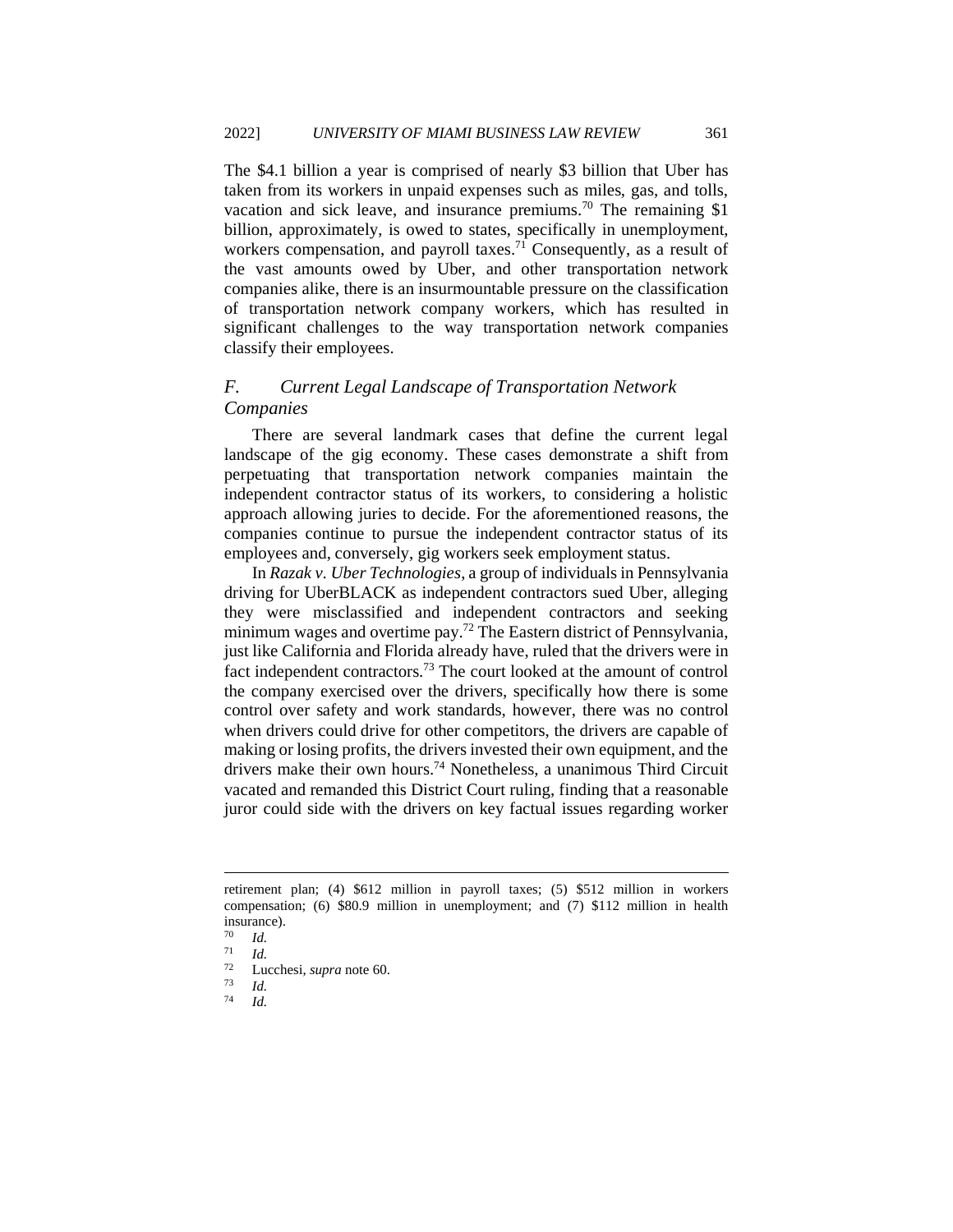classification.<sup>75</sup> The Third Circuit is the "first court of appeals decision to address the classification of gig workers."<sup>76</sup>

In *Rutherford Food Corp. v. McComb*, the Supreme Court interpreted employee status under the FLSA. The Supreme Court held that the determination of a relationship between an employee and a worker is not dependent on isolated factors, but rather "upon the circumstances of the whole activity."<sup>77</sup> In *Donovan v. Sureway Cleaners*, the court found that changes in the company contracts with its employees did not transform the employees to independent contractors.<sup>78</sup> Moreover, the court claimed that "neither the presence nor absence of any particular factor is dispositive."<sup>79</sup> Therefore, "courts should examine the circumstances of the whole activity," determining whether, "as a matter of economic reality, the individuals are dependent upon the business to which they render service."<sup>80</sup>The current legal landscape of the gig economy demonstrates a shift towards a holistic and fact specific determination to the issue of classification.

# <span id="page-13-0"></span>III. APPROACHES TO TRANSPORTATION NETWORK COMPANY **WORKERS**

Transportation Network Companies have struggled with the issue of worker classification. Below are two different approaches to worker classification currently in state legislation—transportation network company workers as independent contractors and transportation network company workers as exempt. Neither of these approaches are optimal because each one either prioritizes business from an efficiency perspective or prioritizes the worker from a public interest perspective. These varying legislations result in an unstable rule for the transportation network company workers' classification because they are the subject of misclassification litigation. Ultimately, a model approach has been proposed consisting of a federal legislation incorproating an ABC test. This legislation will focus specifically on transportation network companies, and only on wage and hour law, to ensure a pragmatic,

<sup>75</sup> Alisha Jarwala, *Razak v. Uber: The Third Circuit Addresses Driver Classification*, ON LABOR (Mar. 4, 2020), https://onlabor.org/razak–v–uber–the–third–circuit–addresses– driver–classification/.

 $\frac{76}{77}$  *Id.* 

<sup>77</sup> Rutherford Food Corp. v. McComb, 331 U.S. 722, 730 (1947).<br> $\frac{78}{100}$  See Donovan v. Suraway Cleaners, 656 E 2d 1368, 1370, 71 (0)

<sup>78</sup> *See* Donovan v. Sureway Cleaners, 656 F.2d 1368, 1370–71 (9th Cir. 1981).

<sup>79</sup> Defendant's Motion for Summary Judgment at 14, Razak v. Uber Techs., Inc., 951 F.3d 137 (3d Cir. 2020) (quoting *Donovan*, 656 F.2d at 1382–83).

<sup>80</sup> *Id*.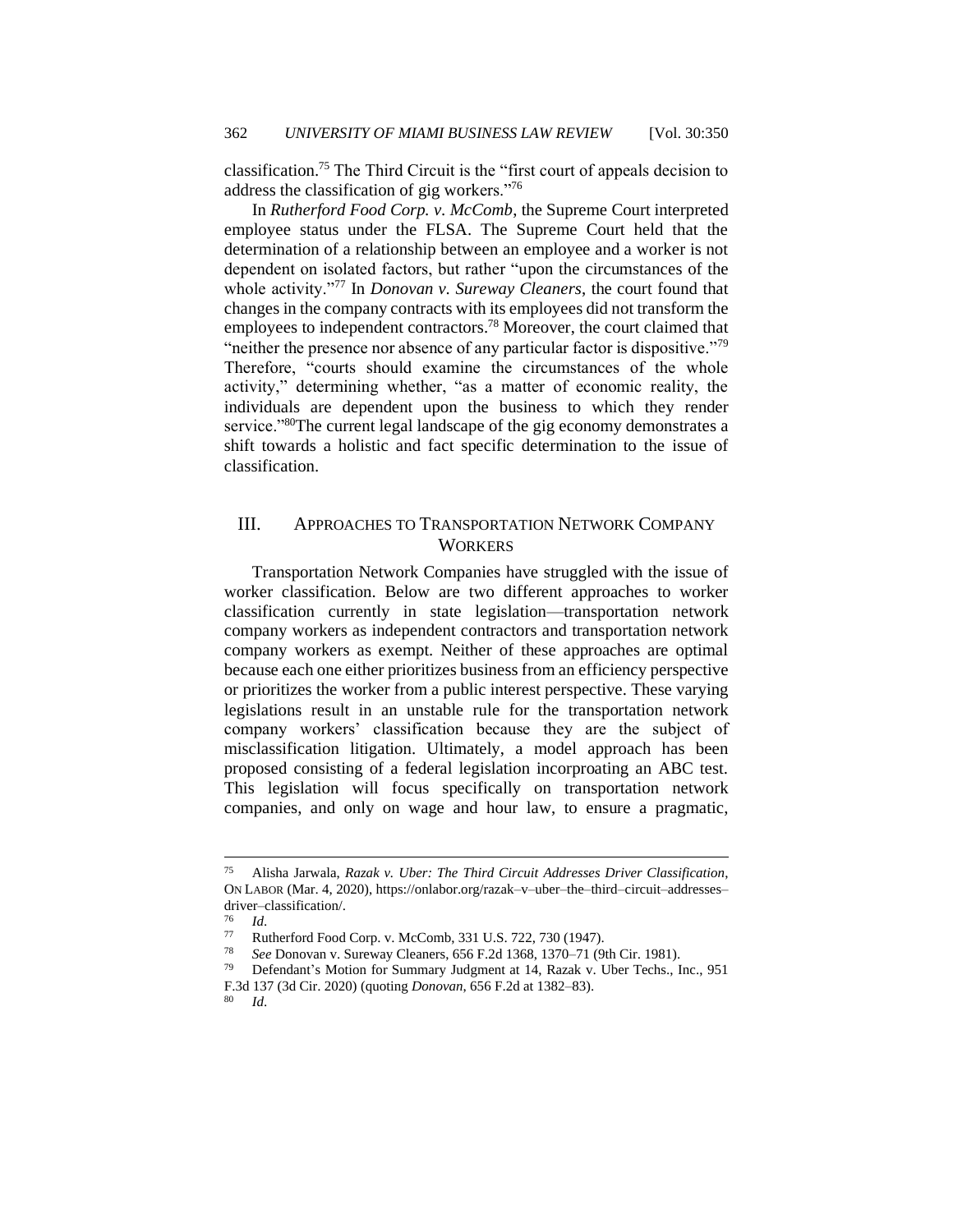<span id="page-14-0"></span>feasible, and stable employment test for gig workers within this sub– section of the industry.

### IV. GIG WORKERS AS INDEPENDENT CONTRACTORS

States have begun to take legislative action regarding the gig economy employment status of the transportation network companies; specifically, various states have redefined their independent contractor and employee tests, known as ABC tests. The legislation has been crafted deliberately so that transportation network companies may easily meet the new criteria to establish their workers as independent contractors.

# <span id="page-14-1"></span>*A. Transportation Network Company Worker Favorable Legislation*

California adopted its ABC test from *Dynamex Operations West, Inc.* v. *Superior Court* and codified this new legal standard in the legislation known as Assembly Bill 5.<sup>81</sup> Assembly Bill 5 adopted a test for whether a worker is an independent contractor or an employee under the California Labor Code.<sup>82</sup> The "ABC" test states that an individual providing services or labor for compensation "shall be considered an employee, rather than an independent contractor, unless the 'hiring entity' demonstrates that all of the following conditions are satisfied:

> (1) the person is free from the control and direction of the hiring entity in connection with the performance of the work, both under the contract for the performance of the work and in fact; (2) the person performs work that is outside the usual course of the hiring entity's business; and (3) the person is customarily engaged in an independently established trade, occupation, or business of the same nature as that involved in the work performed."<sup>83</sup>

This legal standard creates a presumption of employment, and thus shifts the burden from the independent worker that provides services, to the employer. "This favorable legislation to workers, however, has since been overturned with more favorable legislation to transportation network companies."<sup>84</sup>

<sup>81</sup> Lucchesi, *supra* note 60; *See also* Sarchet, *supra* note 60.

<sup>82</sup> Sarchet, *supra* note 60.

 $rac{83}{84}$  *Id.* 

See Id.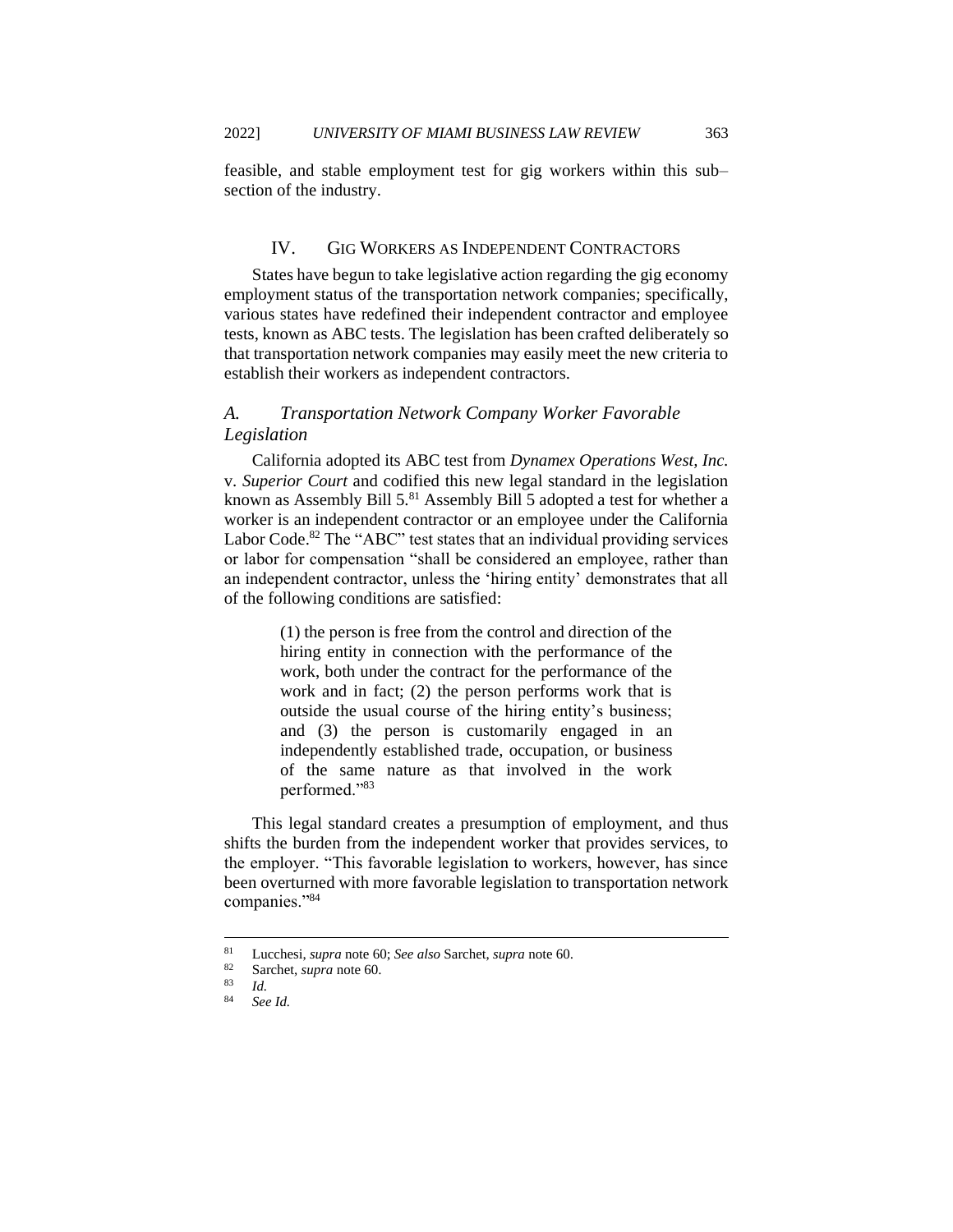## <span id="page-15-1"></span><span id="page-15-0"></span>*B. Transportation Network Company Favorable Legislation*

#### i. Florida Legislation

Florida passed HB 221—Transportation Network Companies Act—in 2017.<sup>85</sup> This Act was the first of its kind and essentially ensured that ride– sharing drivers will be classified as independent contractors.<sup>86</sup> This Act designates "drivers for ride–sharing companies in the . . . gig economy as 'independent contractors' as long as the 'transportation network company' meets four criteria that are currently met by Uber, Lyft, and other similar companies."<sup>87</sup> Section 9 states:

> "Limitation on Transportation Network Companies. – A TNC Driver is an independent contractor and not an employee of the TNC if all of the following conditions are met: (a) The TNC does not unilaterally prescribe specific hours during which the TNC driver must be logged on to the TNC's digital network. (b) The TNC does not prohibit the TNC driver from using digital networks from other TNCs. (c) The TNC does not restrict the TNC driver from engaging in any other occupation or business. (d) The TNC and the TNC driver agree in writing that the TNC driver is an independent contractor with respect to the TNC."<sup>88</sup>

The Act also imposes minimum insurance requirements for transportation network companies and transportation network company drivers, a zero–tolerance policy on alcohol and drug use of drivers, non– discrimination policies, and disability access.

# 1. Disadvantages to Workers

The Transportation Network Companies Act has many disadvantages for workers. First, gig workers are precluded from making any claims under the state unemployment and workers' compensation scheme. This clause deprives gig workers of every avenue for potential relief because

<sup>85</sup> TROUTMAN PEPPER, *Limited Impact of New Florida Law Deeming Uber, Lyft, and Other Ride–Sharing Drivers Independent Contractors and Not Employees*, J.D. SUPRA (May 12, 2017), https://www.jdsupra.com/legalnews/limited–impact–of–new–florida– law–23241/.

<sup>86</sup> Richard Meneghello, *Gig–Economy Game Changer? New Florida Law Ensures Contractor Status for Drivers*, FISHER PHILLIPS (Apr. 25, 2017), https://www.fisherphillips. com/resources–alerts–new–florida–law–ensures–contractor–status–for–drivers.

<sup>87</sup> Pepper, su*pra* note 85.

<sup>88</sup> FLA. STAT. § 627.748 (2020).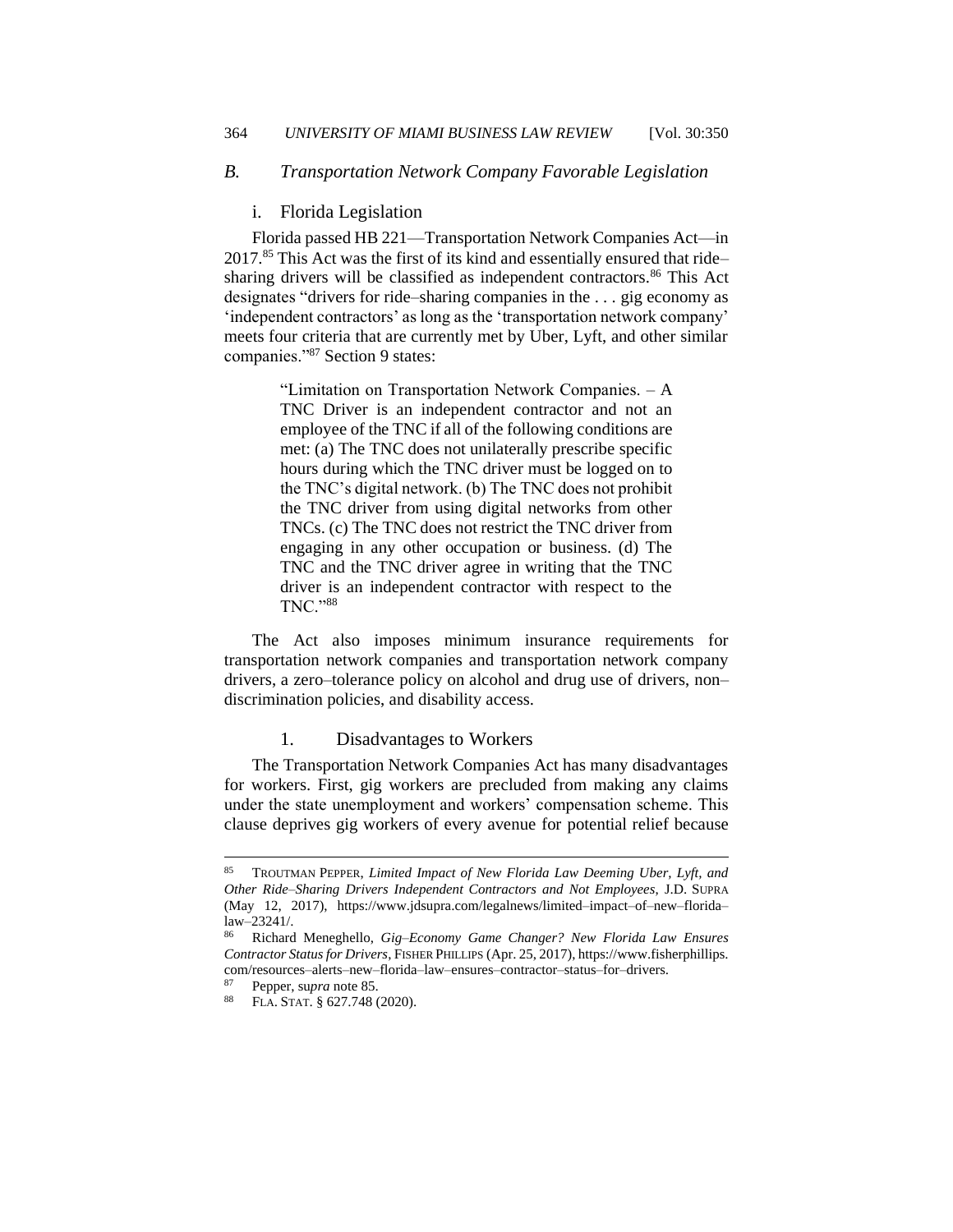there is no federal counterpart to those laws.<sup>89</sup> Second, this Act preempts local governments from imposing further requirements than the Act purports, specifically prohibiting local governments from instituting taxes, licensing requirements, and other restrictions.<sup>90</sup>This preemption, similar to the Proposition 22 preemption, undercuts a feasible method where local governments could have circumvented the state legislation to make it more fair for gig workers of the transportation network companies. Third, and most notably, classification of gig economy transportation workers suppresses the earnings of gig workers and shifts their potential income to the executives and shareholders of the transportation network companies.<sup>91</sup>

#### 2. Advantages to Transportation Network Companies

The Transportation Network Companies Act has many advantages for transportation network companies. Besides every disadvantage to the worker being an advantage to the company in regard to efficiency and profits, there are additional advantages. First, the bill preempts any local ordinances or rules on transportation network companies and specifies that state law will regulate transportation network companies.<sup>92</sup> This is a significant advantage because, as the legislation is already skewed towards favoring the companies, it demonstrates that the State is unlikely to make any unfavorable changes to such companies.

Second, this bill ultimately provides a 'safe–harbor' for transportation network companies because it shields them from liability with respect to misclassification of employees as independent contractors in Florida labor and employment law.<sup>93</sup> This liability extends to laws governing minimum wages, workers compensation, workplace discrimination, unemployment.<sup>94</sup>

Ultimately, this legislation ensured that that transportation network company drivers were deemed independent contractors and thereby shielded the companies from challenging this classification. This legislation prioritizes the business from an efficiency perspective because transportation network companies no longer face legal liability for misclassification and because they have no expenditures regarding worker protections. This legislation does not prioritize the gig worker because it

Pepper, *supra* note 85.

<sup>&</sup>lt;sup>90</sup> FLA. SEN. BANKING AND INS. COMM., 2017 SUMMARY OF LEGISLATION PASSED: CS/HB 221—TRANSPORTATION NETWORK COMPANIES (2017), https://www.flsenate.gov/ Committees/billsummaries/2017/html/1606.

Manzo & Bruno, *supra* note 6, at 10.

<sup>92</sup> Fla. Sen. Banking and Ins. Comm., *supra* note 90.

<sup>93</sup> Pepper, *supra* note 85.

<sup>94</sup> *Id.*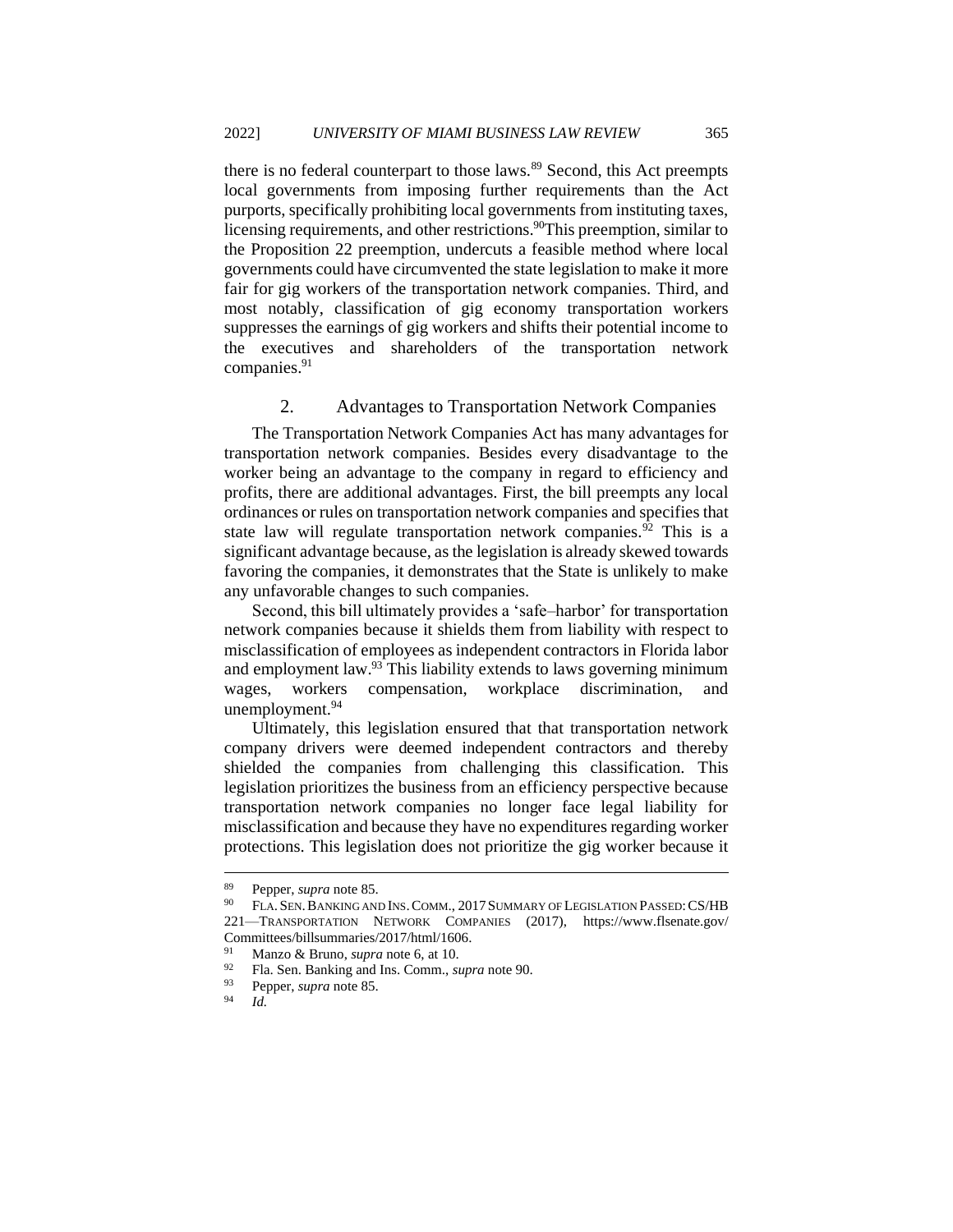<span id="page-17-0"></span>provides hardly any advantages. Thus, this legislation is not an effective solution to address the gig economy workers and their classification.

#### ii. Illinois Legislation

Illinois passed the Transportation Network Providers Act in 2015. The Transportation Network Providers Act focuses on transportation network companies, defining them as any "entity operating in this State that uses a digital network or software application service to connect passengers to transportation network company services provided by transportation network company drivers."<sup>95</sup> This Act designates that a transportation network company "is not deemed to own, control, operate, or manage the vehicles used by transportation network company drivers, and is not a taxicab association or a for–hire vehicle owner."<sup>96</sup> The Act codifies that a transportation network company driver is an independent contractor because it acknowledges the transportation network company has no ownership of the vehicle, does not control the vehicle, and does not oversee the daily operations of the driver or the vehicle.<sup>97</sup>

#### 1. Disadvantages to Workers

The Transportation Network Providers Act has several disadvantages for workers. First, and most notably, classification of gig economy transportation workers suppresses the earnings of gig workers and shifts their potential income to the executives and shareholders of the transportation network companies.<sup>98</sup> A study conducted in Chicago from September 2019 to September 2020, with a sampling of 77,974 trips, "suggests that the treatment of [transportation network company] drivers as 'independent contractors' suppresses their earnings."<sup>99</sup> The study makes the following two assumptions: (1) that transportation network companies charge 20% of commission to the fares and company drivers keep the remaining 80% and (2) that the weighted average per–mile costs for fuel, maintenance and repair, and vehicle depreciation used is that of the American Automobile Association.<sup>100</sup> The results are that a transportation network company driver in Chicago "earned \$19.01 per hour in gross income, before vehicle expenses and taxes in 2019" and earned \$23.23 per hour in gross income, before vehicle expenses and taxes in 2020.<sup>101</sup> This

 $^{95}$  625 ILL. COMP. STAT. 57/5 (2015).

 $\frac{96}{97}$  *Id.* 

 $\frac{97}{98}$  *Id.* 

Manzo & Bruno *supra* note 6, at i.

 $\frac{99}{100}$  *Id.* at 10.

 $\frac{100}{101}$  *Id.* at 6.

*Id.* at 7-8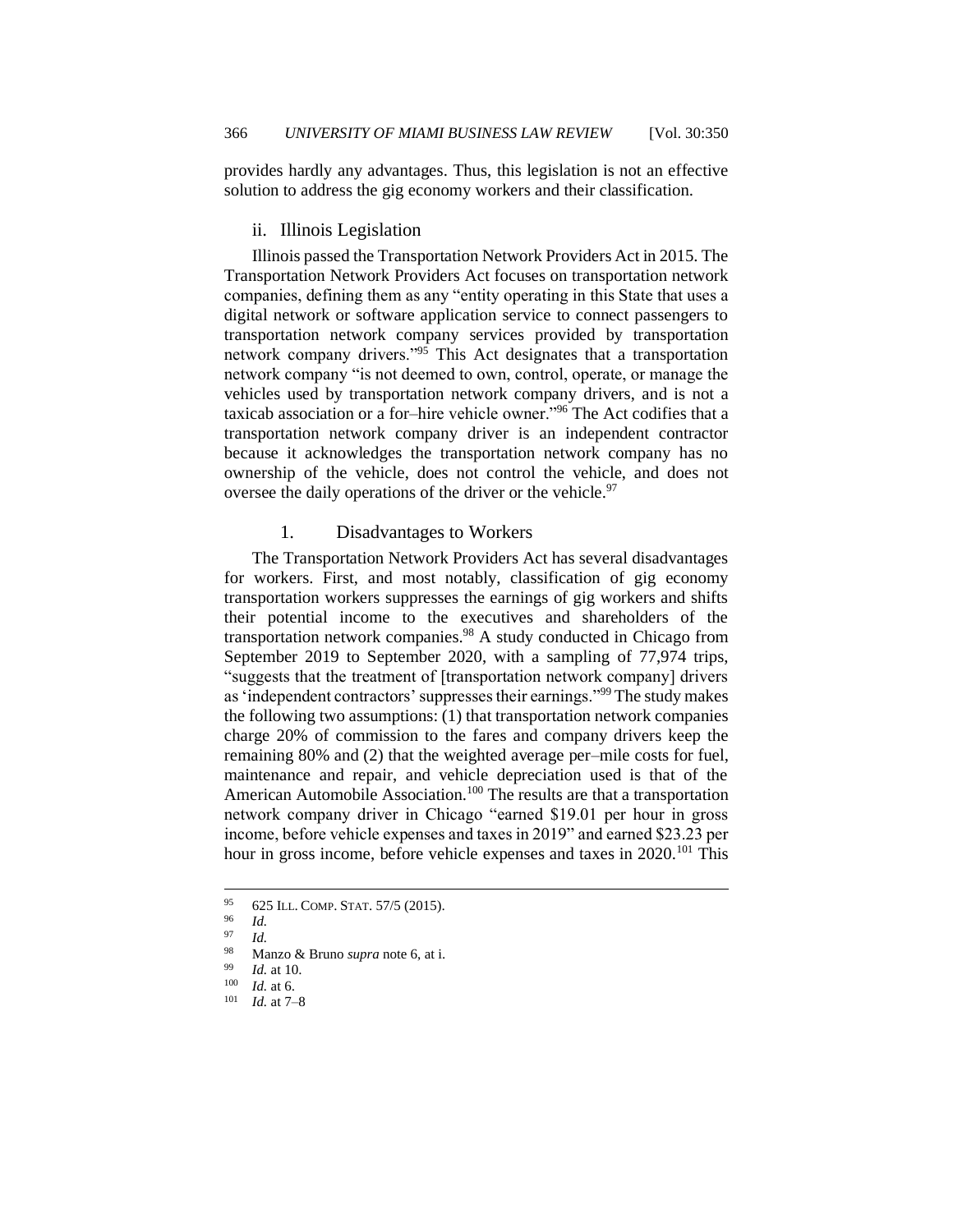difference is artificially inflated due to "reduced traffic congestion" as a result of the COVID–19 crisis.<sup>102</sup> When this is accounted for, with the typical traffic levels, a transportation network company driver would have "earned an estimated \$20.78 per hour in gross income, before vehicle expenses and taxes, which is about 11% less than the actual estimates for 2020."<sup>103</sup> After accounting for these expenses in 2019, the average transportation network company driver earned approximately \$12.30 an hour, which is below the \$13 per hour minimum wage in Chicago in 2019.<sup>104</sup> After accounting for these expenses in 2020, the average transportation network company driver earned approximately \$13.62 an hour, which is below the \$14 per hour minimum wage in Chicago in 2020.<sup>105</sup> Evidently, an average transportation network company driver has continued to fall below the legislated minimum wage as a result of their independent contractor status.

Second, several municipalities in Illinois have enacted their own ridesharing ordinances.<sup>106</sup> The ridesharing ordinances span across Chicago, Evanston, Bloomington, Normal, Springfield, Peoria, Rockford, and Maywood.<sup>107</sup> Several provisions in the ordinances negatively affect workers, and other provisions shift the cost to the transportation network company. Several municipalities augmented the qualifications for drivers, specifically, that the minimum transportation network company driver age is 21, drivers with three or more violations within the past two years are prohibited, and forbid transportation network company drivers that have certain criminal convictions, focused on drugs, prostitution, hate crimes, and child pornography.<sup>108</sup> These provisions in the ridesharing ordinances are a disadvantage to workers because they are more stringent standards than the Act itself, and it imposes heightened requirements on workers who already are disadvantaged socially or economically.

#### 2. Advantages to Transportation Network Companies

Very few municipalities have supplemented the Act with ordinances that affect the transportation network company financially. The supplements only require transportation network companies to pay annual fees—"a \$1,500 license fee in Springfield, a \$2,500 application fee in Rockford, a \$3,000 license fee in Peoria, and a \$100 application fee and

 $\frac{102}{103}$  *Id.* at 7.

 $\frac{103}{104}$  *Id.* at 8.

 $\frac{104}{105}$  *Id.* at 9.

*Id.* 

<sup>106</sup> Baron, *supra* note 17, at 2.

 $\frac{107}{108}$  *Id.* 

*Id.* at 3.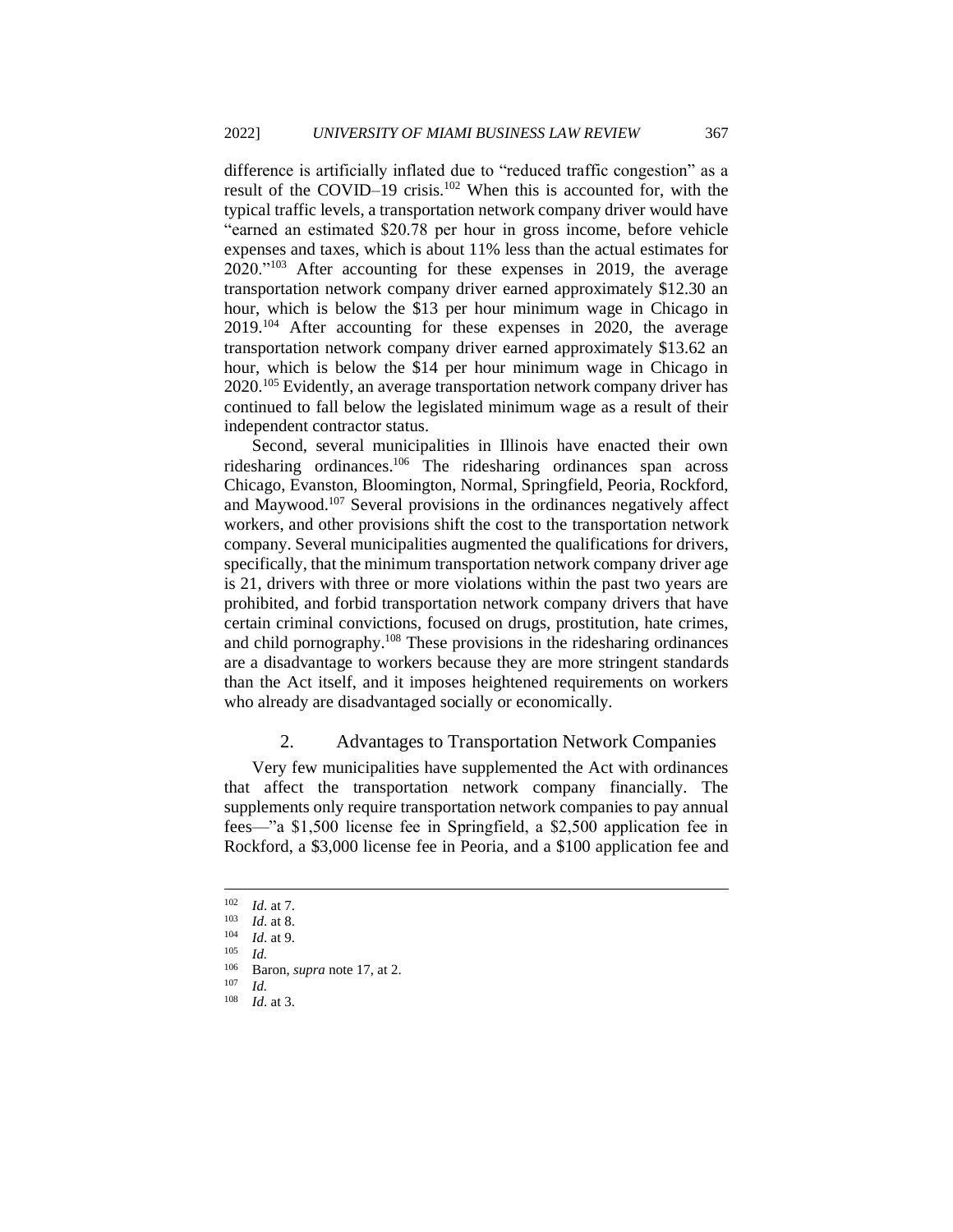\$3,000 license fee in Bloomington and Normal"<sup>109</sup>—and to submit detailed background checks, annual vehicle inspections with specific standards, and limit the "surge" pricing when there are cases of municipal emergencies.<sup>110</sup> These fees and heightened standards only apply to the municipalities that enacted these ordinances. Moreover, and most notably, transportation network company drivers being classified as independent contractors allows the company to circumvent applicable minimum wage laws in the state.<sup>111</sup> Ultimately, this legislation is favorable to transportation network companies because it ensured that company drivers were independent contractors, and left municipalities with the potential to legislate heightened standards, if, and only if, they decided to.

The 'ABC' tests, as amended by states like Florida and Illinois, are being crafted deliberately so that transportation network companies can easily designate its workers as independent contractors. Nonetheless, the legislation still imposes requirements for the transportation network company workers. This type of legislation is not an effective solution to address the gig economy workers because it varies from state to state and results in continuous challenges to the classification. Thus, it is not effective legislation because it does not provide a stable rule for transportation network company workers.

# <span id="page-19-0"></span>V. TRANSPORTATION NETWORK COMPANY WORKERS **EXEMPTION**

In an effort to circumvent federal, state, civil, and criminal liability, transportation network companies are turning to legislation that would exempt its workers them from regulations. California adopted this type of legislation, known as Proposition 22. Proposition 22 was adopted after the California Supreme developed a new legal standard for classifying independent contractors in *Dynamex Operations West, Inc.* v. *Superior Court* and codified this new legal standard in the legislation known as Assembly Bill 5.<sup>112</sup> Assembly Bill 5, as aforementioned, created a presumption of employment, where the worker is considered an employee unless all conditions of the ABC test are satisfied.<sup>113</sup> After the AB5 Bill, Uber and Lyft began unsuccessfully pleading with the lawmakers to

 $\frac{109}{110}$  *Id.* 

*Id.* at 2–4.

<sup>111</sup> *See* Manzo & Bruno, *supra* note 6, at 1.

<sup>112</sup> Lucchesi, *supra* note 60; Sarchet, *supra* note 60.

<sup>113</sup> Lucchesi, *supra* note 60.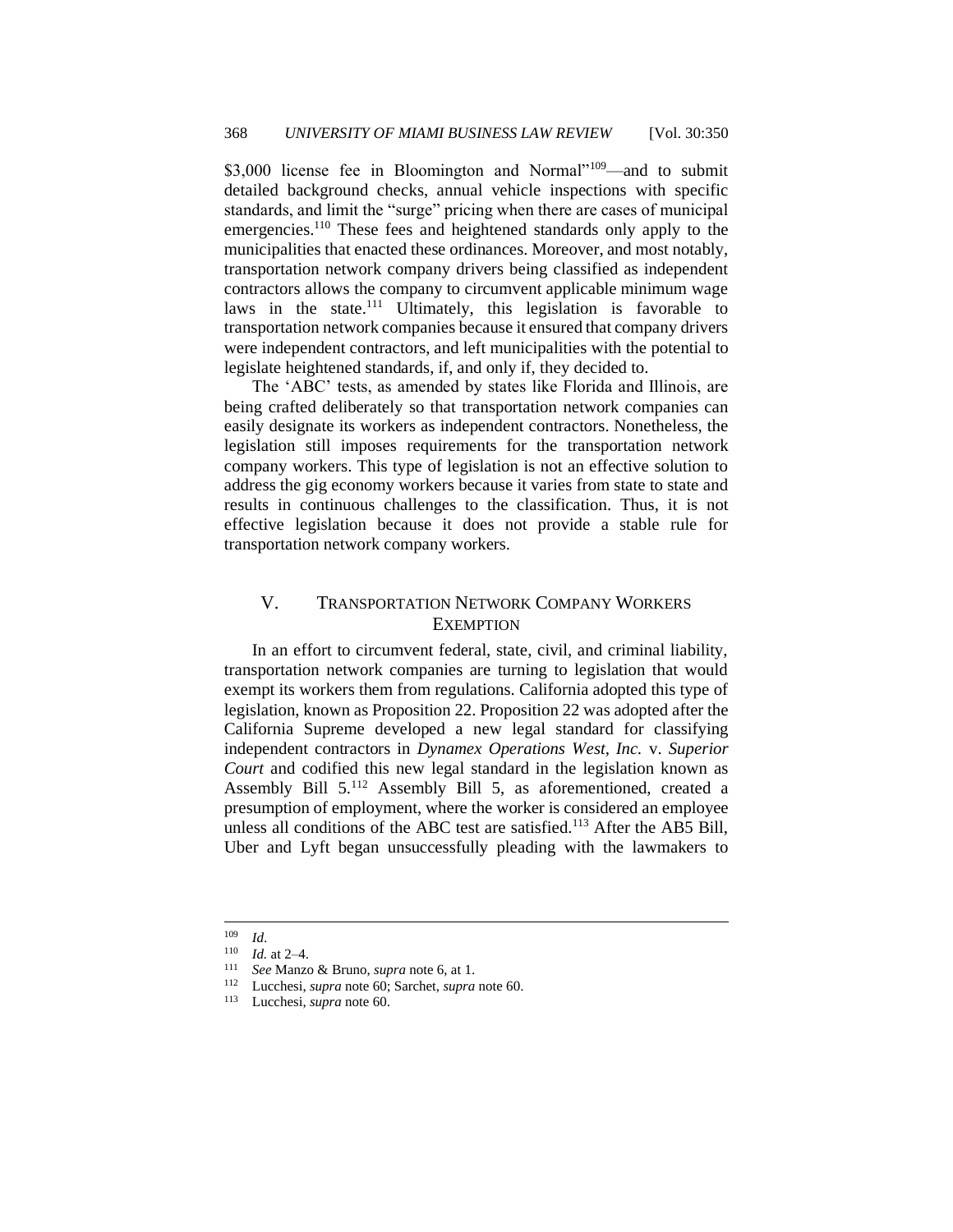exempt them from this bill.<sup>114</sup> Uber and Lyft turned to the unions to seek compromise because "[e]ven if California deemed these workers employees, that wouldn't give them unionization rights unless the federal government agreed, and even if that happened, organizing at Uber or Lyft promised to be a fight on the level of unionizing . . . ."<sup>115</sup> In 2019, Uber, Lyft, DoorDash, and Instacart spent \$200 million in campaigning for this ballot measure.<sup>116</sup> The AB5 Bill has since been overturned with the passage of Proposition 22, which is the gig worker exemption legislation.

Proposition 22, passed on November 3, 2020, is a ballot measure that exempts the gig economy from state labor law.<sup>117</sup> Proposition 22 reinforces the independent contractor classification on app–based rideshare and delivery drivers.<sup>118</sup> This ballot measure overrode California's Assembly Bill 5 because it considered app–based drivers to be independent contractors and not agents or employees.<sup>119</sup> Under Proposition 22,

> "app–based drivers may be properly classified as independent contractors if the hiring entity: (1) does not unilaterally prescribe specific dates, times of day, or minimum number of hours during which the driver must perform services; (2) does not require the driver to accept any specific service request or assignment as a condition of maintaining access to the company's application or platform; (3) allows drivers to perform rideshare or delivery services for any other company, including direct

<sup>114</sup> Josh Eidelson, *The Gig Economy is Coming for Millions of American Jobs*. BLOOMBERG BUSINESSWEEK (Feb. 26, 2021), https://www.bloomberg.com/news/features/ 2021–02–17/gig–economy–coming–for–millions–of–u–s–jobs–after–california–s–uber– lyft–vote.

 $\frac{115}{116}$  *Id.* 

 $\frac{116}{117}$  *Id.* 

<sup>117</sup> Ellen Huet, *Uber, Lyft Win California Bid to Keep Drivers as Contractors,*  BLOOMBERG TECHNOLOGY (Nov. 17, 2020), https://www.bloomberg.com/news/articles/ 2020–11–04/california–projected–to–side–with–gig–economy–on–labor–issue.

<sup>118</sup> Lindsay Ryan, *California Voters Pass Proposition 22, Changing How App Based Drivers are Classified*, NAT'L L. REV. (Nov. 17, 2020), https://www.natlawreview. com/article/california–voters–pass–proposition–22–changing–how–app–based–drivers– are–classified.

<sup>119</sup> *California Proposition 22, App–Based Drivers as Contractors and Labor Policies Initiative*, BALLOTPEDIA (Nov. 20, 2020), https://ballotpedia.org/California\_ Proposition 22, App-Based Drivers as Contractors and Labor Policies Initiative (2020)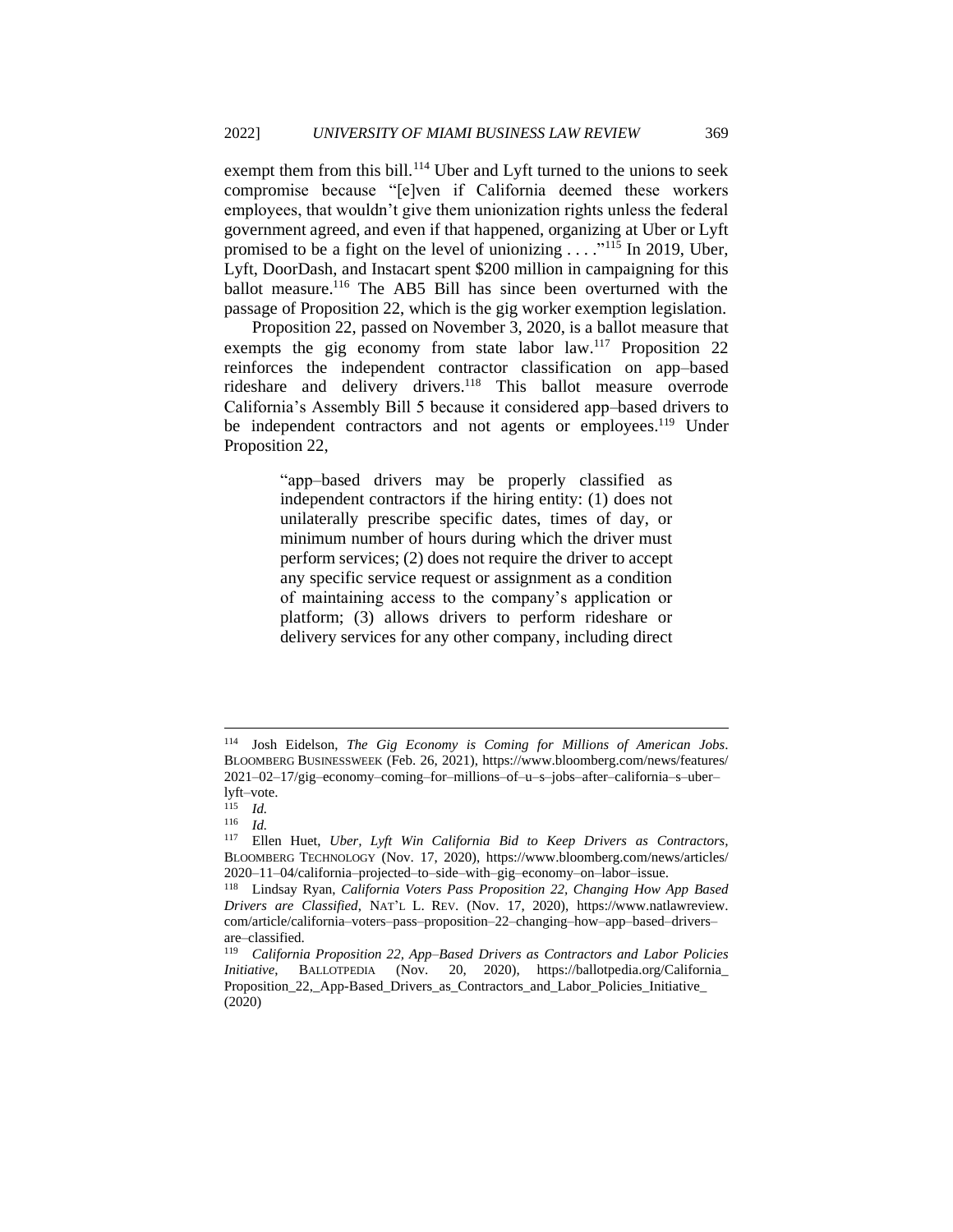competitors; and (4) does not restrict the worker from performing any other kind of lawful work."<sup>120</sup>

Further, app–based drivers are defined as workers "who (a) provide delivery services on an on–demand basis through a business's online– enabled application or platform or (b) use a personal vehicle to provide prearranged transportation services for compensation via a business's online–enabled application or platform."<sup>121</sup>

Despite reinforcing the independent contractor classification, Proposition 22 provides certain benefits and protections. These benefits and protections include: (1) a healthcare subsidy consistent with the average contributions required under the Affordable Care Act (ACA); (2) a new minimum earnings guarantee tied to 120 percent of minimum wage with no maximum; (3) compensation for vehicle expenses; (4) occupational accident insurance to cover on–the–job injuries; and (4) protection against discrimination and sexual harassment.<sup>122</sup>

#### <span id="page-21-0"></span>*A. Analysis of the Gig Worker Exemption*

This app–based driver exemption appears to be a quid pro quo, where the app–based companies maintain the independent contractor classification and the independent contractors also obtain rights, but it is not an overall fair compromise. Unfortunately, Uber and Lyft have been reluctant to release trip earnings and data for their drivers, despite their regulator, California Public Utilities Commission, pressing for data.<sup>123</sup> As such, there is very limited public data, but several analysts have made predictions that this paper will rely on.

#### <span id="page-21-1"></span>i. Disadvantage for Workers

Proposition 22 has several disadvantages for workers. First, Proposition 22 limits the app–based drivers to "a set of sub–employee alternative perks such as an 'earnings guarantee' that doesn't count the time or gas they burn waiting between trips."<sup>124</sup> The time the app–based drivers wait, and the amount of gas the drivers expend are a significant factor that drives down their hourly earnings. A study by Uber data analyst Alison Stein estimates that the average, statewide driver pay is

<sup>&</sup>lt;sup>120</sup> Ryan, *supra* note 118.<br><sup>121</sup> BALLOTPEDIA *supra* n

<sup>121</sup> BALLOTPEDIA,*supra* note 119.

<sup>122</sup> Text of Proposed Laws: Proposition 22 30, 30 (Cal.), https://vig.cdn.sos.ca.gov /2020/general/pdf/topl–prop22.pdf.

<sup>123</sup> Michael Reich, *Pay Passengers and Profits: Effects of Employee Status for California TNC Drivers*, 5 (INST. FOR RSCH. ON LAB. AND EMP. Working Paper # 107–205, 2020), http://irle.berkeley.edu/files/2020/10/Pay–Passengers–and–Profits.pdf.

<sup>124</sup> Eidelson, *supra* note 114.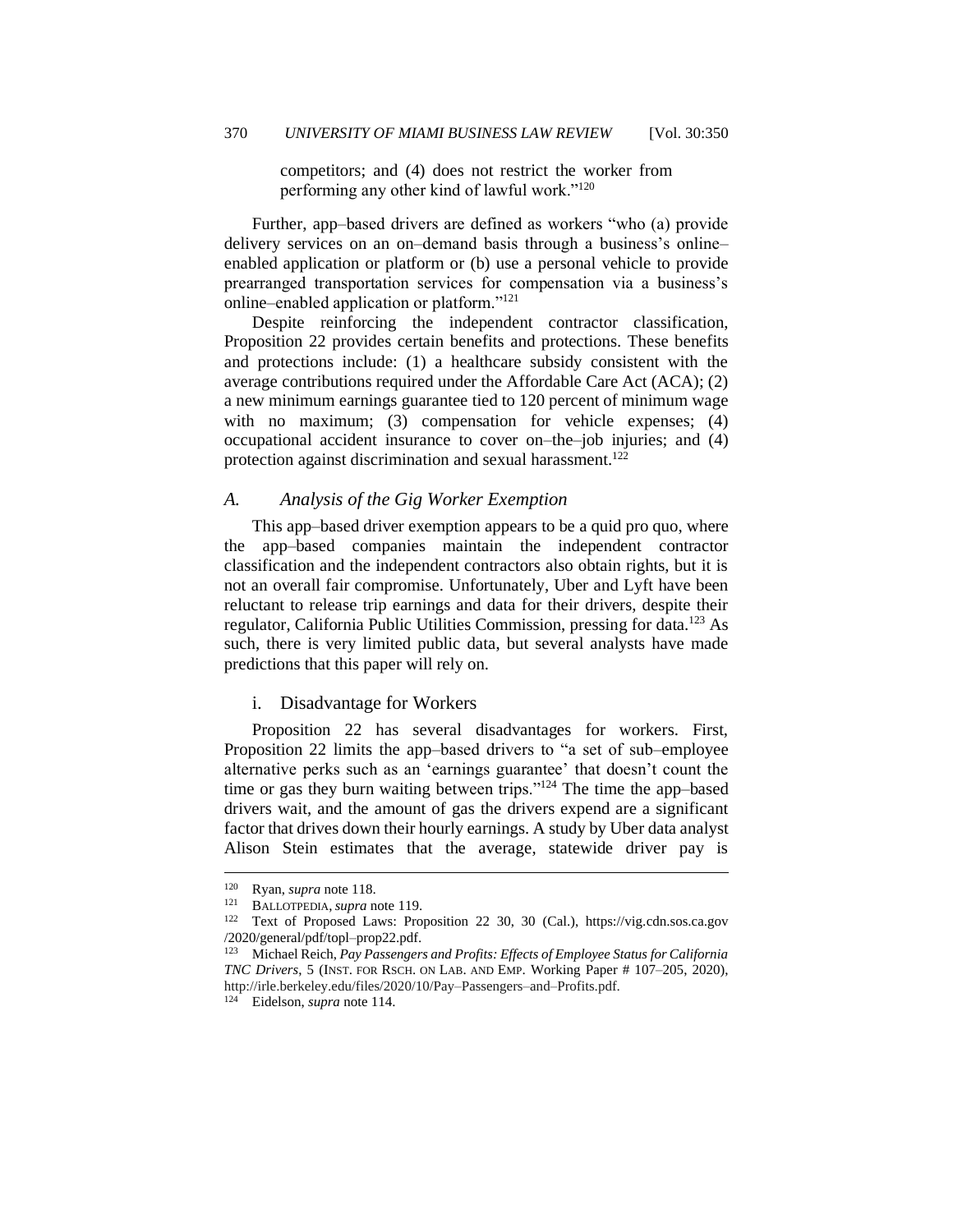approximately \$23 per hour, before any expenses.<sup>125</sup> After expenses, the study implies the hourly earnings are \$10.65 per hour, which is well below the California minimum wage of  $$13.00$  per hour.<sup>126</sup> A Lyft– commissioned study by Tucker suggests that after expenses, Lyft drivers earn approximately \$20.00 per hour, but this does not include wait time.<sup>127</sup> When waiting time is factored in, an average Lyft driver earns approximately \$13.40 per hour, yet the study further suggest after including more expenses, this earnings is below the California minimum wage as well.<sup>128</sup> Under this ballot measure, application based drivers do not make, not even close, to the minimum wage due to factors of waiting time and gas that the application based companies either did not address or desired to change.

Second, traditional employees in other fields are beginning to be displaced with app–based drivers. In December 2020, a supermarket chain based in California, Albertsons & Co., advised their employee delivery drivers that they will be replaced by independent contractors.<sup>129</sup> Hundreds of Albertson's delivery drivers will be replaced by DoorDash Inc. workers as a result of their appn–based driver independent contractor status.<sup>130</sup> Moreover, Albertsons  $& Co.$  claims this change "is happening in multiple states to 'help [Albertson's] create a more efficient operation."<sup>131</sup> Eventually, companies that have a multi–state operations will begin to shift their workforce, where feasible, to independent contractors that are exempt under Proposition 22. And after multi–state operations prove successful, it will expand globally. Ubers' CEO Dara Khosrowshahi stated that the company will "'more loudly advocate for laws like Prop 22'" and make it a company priority to "'work with governments across the U.S. and the world to make this a reality.""<sup>132</sup>

Third, Proposition 22 has prompted other types of companies that are not app–based drivers to seek similar, independent contractor exemptions. Specifically, Jyve Corp., a startup that sends its contractors to stock shelves in the grocery stores, is seeking a similar exemption.<sup>133</sup> In due time, companies in a variety of industries will seek the similar exemptions. The potential of Proposition 22's vision of work extends "'from

<sup>133</sup> Eidelson, *supra* note 114.

<sup>125</sup> Reich, *supra* note 123, at 6.

 $\frac{126}{127}$  *Id.* 

 $\frac{127}{128}$  *Id.* 

*Id.* 

<sup>&</sup>lt;sup>129</sup> Eidelson, *supra* note 114.<br><sup>130</sup> *Id* at 5

*Id.* at 5.

<sup>131</sup> *Id.*

<sup>132</sup> Kirsten Korosec, *After Prop 22's Passage, Uber is Taking Its Lobbying Efforts Global*, TECH CRUNCH (Nov. 5, 2020, 6:22 PM) https://techcrunch.com/2020/11/05/after– prop–22s–passage–uber–is–taking–its–lobbying–effort–global/.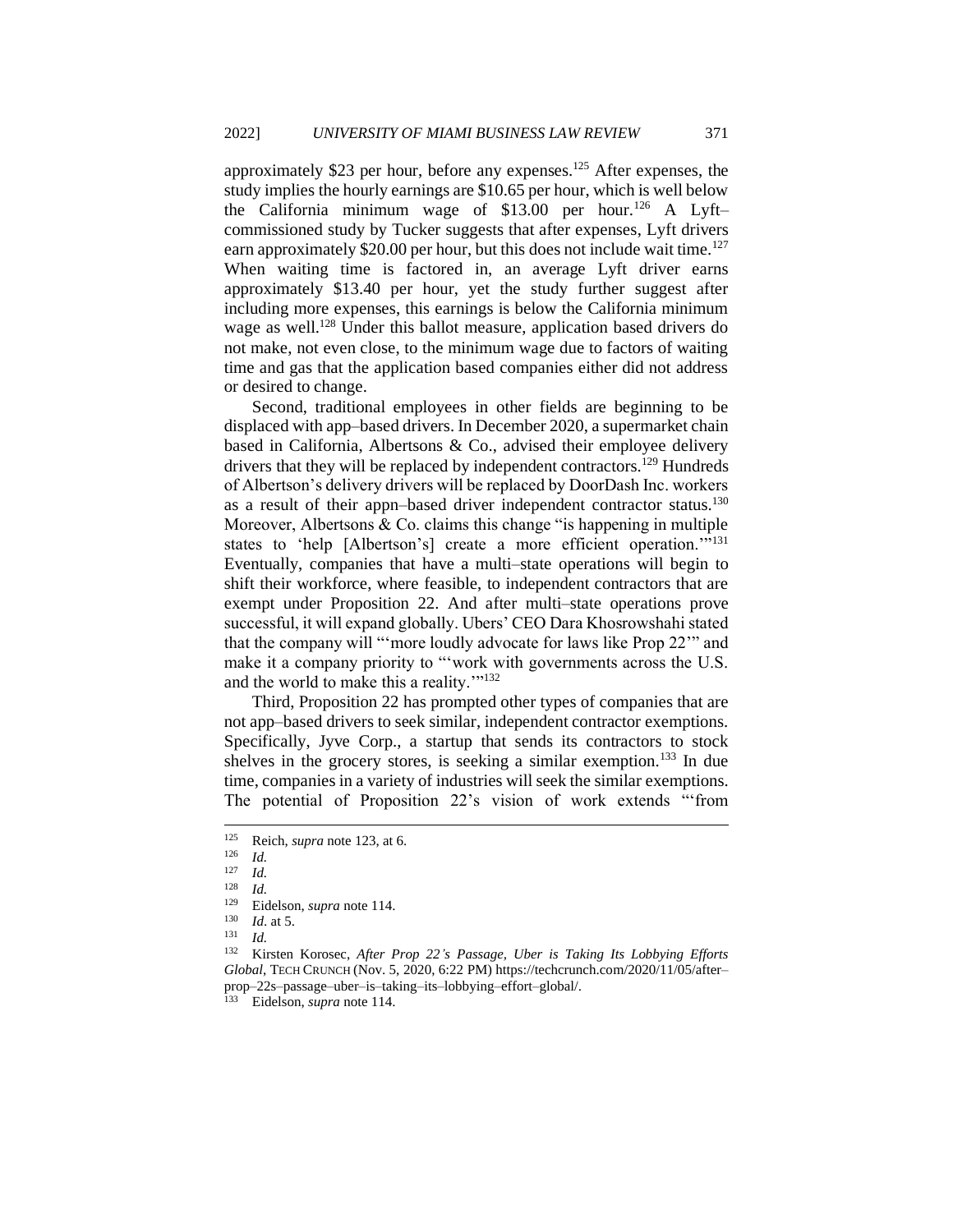agriculture to zookeeping . . . [to] nursing, executive assistance, tutoring, programming, restaurant work, and design."<sup>134</sup>

Lastly, Proposition 22 has protected itself from attack because the legislation preempts local laws and requires a seven–eighths supermajority by the state legislature to make any changes.<sup>135</sup> Requiring a seven–eighths supermajority is stringent. Requiring a supermajority to amend the legislation makes it nearly impossible to amend the legislation due to plethora of lobbying that app–based driving companies can assert. As aforementioned, \$200 million dollars was the initial campaign investment for lobbying Proposition 22.<sup>136</sup> Moreover, Proposition 22, having a preemption of local law clause, undercuts a feasible method that could have circumvented the stringent supermajority requirement. Given that the ballot measure was recently approved, any legislative amendments to assist gig economy workers seams wholly infeasible for the near future.

#### <span id="page-23-0"></span>ii. Advantage for Workers

Nonetheless, the inconsequential benefits that independent contractors now have access to are somewhat advantageous because, before this legislation, they were denied any protections. That being said, the minimum earnings guarantee of 120% is tied to either the local or statewide minimum wage, however, it is only applicable on the time spent on rides.<sup>137</sup> Moreover, the healthcare subsidy is based on a sliding scale where workers will receive a stipend when they work at least fifteen hours and this stipend will increase for those who work more than 25 hours per week.<sup>138</sup> These provisions, coupled with accident insurance and workplace protections against discrimination and sexual harassment, are advantageous to app–based drivers because the financial burden has partially shifted to the app–based company.

Ultimately, Proposition 22 does not strike a balance between companies and workers because it perpetuates the disadvantages of gig workers from a public interest perspective. An app–based driver does not come close to having similar protections as their traditional employee counterpart. Thus, this legislation, although it appears as a compromise, prioritizes app–based companies more, and, as such, is not an effective solution to address the gig economy workers and their classification.

 $138$  *Id.* 

 $\frac{134}{135}$  *Id.* at 5.

 $\frac{135}{136}$  *Id.* at 4.

 $\frac{136}{137}$  *Id.* 

Suhauna Hussain & Johana Bhuiyan, *Prop 22 Passed, a Major Win for Uber, Lyft, DoorDash. What Happens Next?*, LOS ANGELES TIMES (Nov. 4, 2020, 7:06 PM), https:// www.latimes.com/business/technology/story/2020–11–04/prop–22–passed–what– happens–next.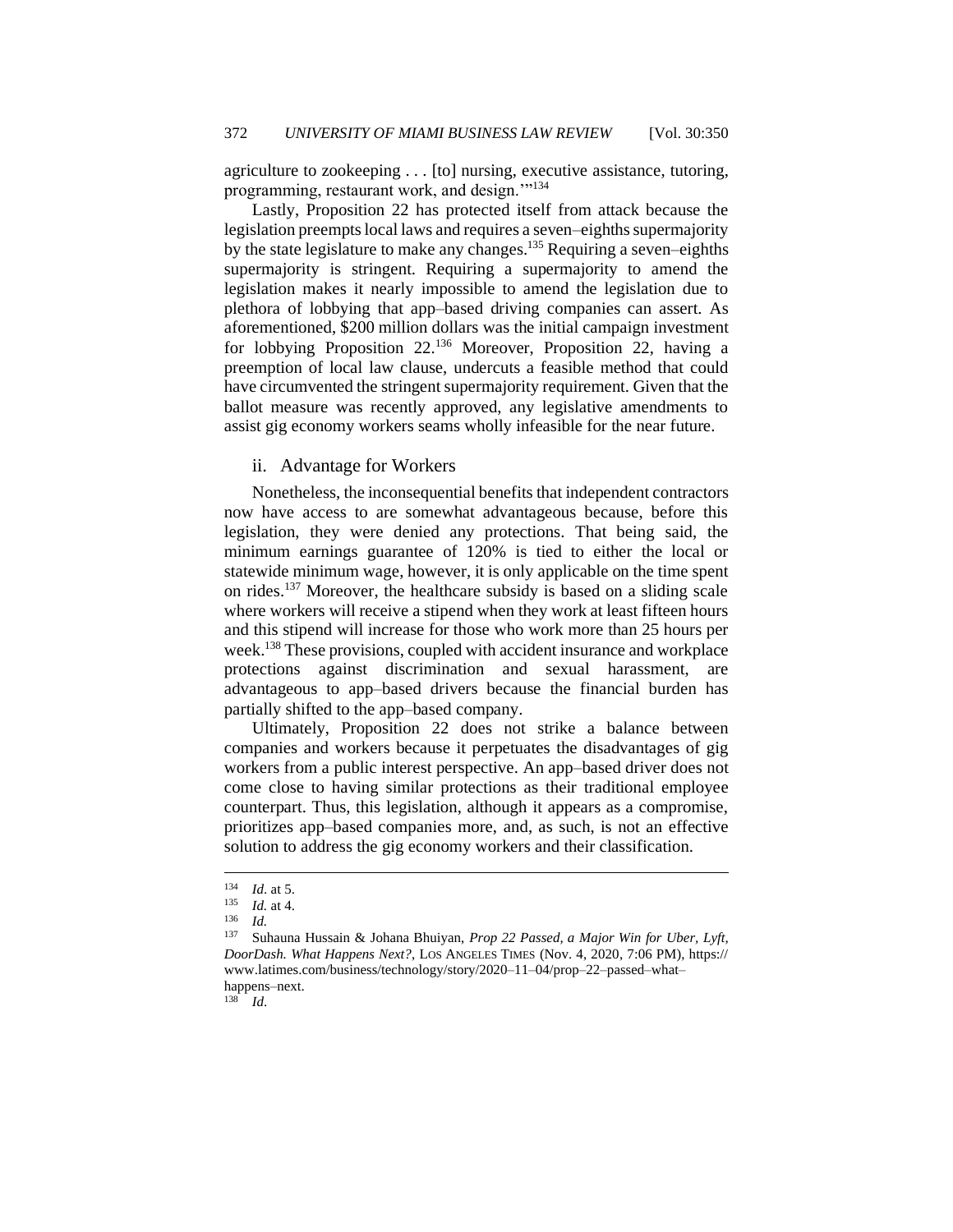#### VI. PROPOSAL

<span id="page-24-0"></span>The current legislation regarding gig workers employment classification is inadequate. State legislation deliberately designating transportation network company drivers as independent contractors, coupled with transportation network companies launching initiatives pushing towards exemption of its workers from applicable wage and hour laws, has not resulted in a stable rule for transportation network company workers' classification. As a result, the legislation is consistently being challenged as a misclassification of employment status. Ultimately, a model approach is proposed—federal legislation comprised of an ABC test. A federally designated ABC test is the optimal approach to the transportation network company worker classification because it will produce a rule that is uniform, stable, and feasible.

The federal ABC test will reinvigorate the ABC test set forth in the *Dynamex* decision. The federal ABC test will be an element–based test consisting of three prongs. It will begin with the common presumption that "firms employ workers whom they hire."<sup>139</sup> The first element evaluates whether the individual exerts labor subject to a firms' retained control.<sup>140</sup> The second element evaluates whether the designated individuals work within a firms' usual course of business.<sup>141</sup> The third element evaluates whether workers operate their own separate business.<sup>142</sup> It will encompass much of the Fair Labor Standards Act; specifically, entitling gig workers to the same benefits and protections as their traditional employee counterpart, namely: minimum wage laws, overtime pay laws, paid family and medical leave policies, workers' compensation coverage, unemployment insurance, Title VII protection, Occupational Safety and Health Administration protection, coverage under the Family Medical Leave Act, workers compensation laws coverage, statute unemployment insurance coverage, and federal paid sick leave. Moreover, it will strengthen the existing ABC test in the Fair Labor Standards Act to the aforementioned three–pronged *Dynamex* rule.

The federal ABC test will be one test that applies to all employment classification disputes, specifically, wage and hour laws. Currently, twenty–seven states use the ABC test for employment classifications, however, their standards vary state by state.<sup>143</sup> This variation has served as one of the many impetus's for misclassification litigation. A federally

<sup>&</sup>lt;sup>139</sup> Cunningham–Parmeter, *supra* note 12, at 409.

*Id.* at 411.

 $\frac{141}{142}$  *Id.* 

 $\frac{142}{143}$  *Id.* 

*Id.* at 409.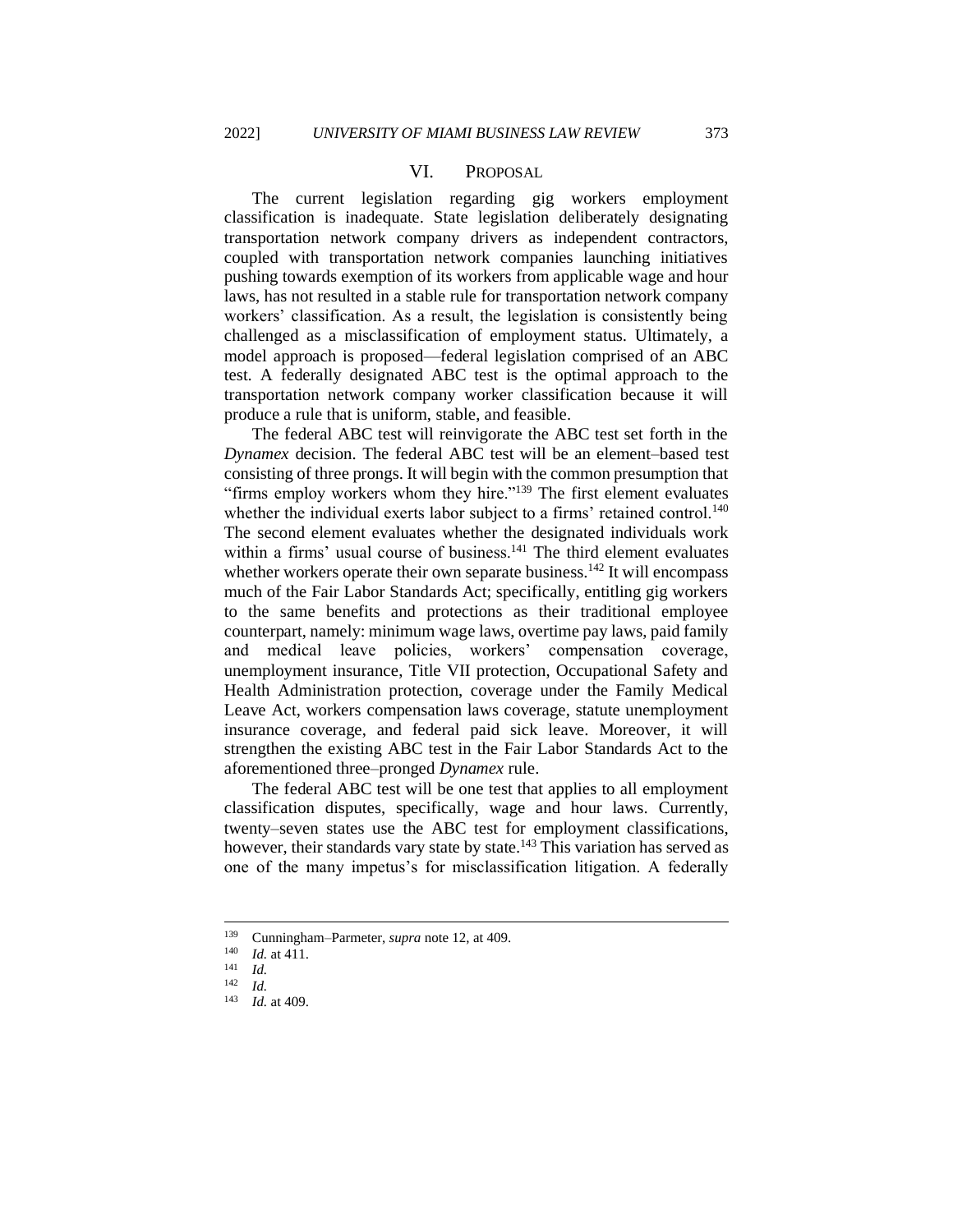designated ABC test will produce uniformity because it will be a single legislation that is applicable to all states, thereby precluding any variation.

The federal ABC test will be an elements–based test, versus a balancing test, to minimize judicial discretion, and produce a stable rule for gig workers engaged in transportation network companies. An elements based–test will preclude judicial and legislative discretion because it will prescribe the employee/employer classification to any type of worker that meets at least one element.<sup>144</sup> In this manner, a platform company "cannot classify its workers as independent contractors if it fails to prove any part of the test."<sup>145</sup> Moreover, the elements–based test expressly enables the judge to not consider the indeterminate control analysis or engage in balancing reasoning.<sup>146</sup>

The federal ABC test will also be its own separate legislation, targeted to transportation network companies, to ensure feasibility. A federal ABC test is feasible, because, in applying the *Dynamex* ABC test to recent misclassification decisions, this standard "provides a more effective mechanism for scrutinizing the nonemployee designations of gig workers."<sup>147</sup> For instance, in *Razak*, Uber successfully persuaded the court that its UberBLACK drivers were independent contractors who were not entitled to overtime.<sup>148</sup> The court in *Razak* applied the economic realities test, which focused on the drivers' apparent entrepreneurship.<sup>149</sup> They reasoned that because plaintiffs operated their own companies, had the ability to hire additional drivers to this company, some paid for advertising, and they were free to provide rides to customers without the Uber application, that these drivers resembled independent business people and thus, precluded from collecting overtime.<sup>150</sup> If, however, the court had applied the *Dynamex* ABC test, the decision would have (1) evaluated the varying levels of entrepreneurship that actually existed and (2) addressed the question of "whether the drivers' work fell within Uber's usual course of business."<sup>151</sup> In applying the *Dynamex* ABC test, the court would have acknowledged that (1) only some plaintiffs hired other drivers, (2) not all plaintiffs drove for other competitors, and (3) many plaintiffs earned all of their income from Uber in certain years, suggesting that the drivers did not have an apparent entrepreneurship.<sup>152</sup> The court in *Razak*

 $\frac{144}{145}$  *Id.* at 418.

 $\frac{145}{146}$  *Id.* 

 $\frac{146}{147}$  *Id.* 

 $\frac{147}{148}$  *Id.* at 421.

 $\frac{148}{149}$  *Id.* at 422. *Id.* 

 $\frac{150}{151}$  *Id.* 

 $\frac{151}{152}$  *Id. Id.* at 423.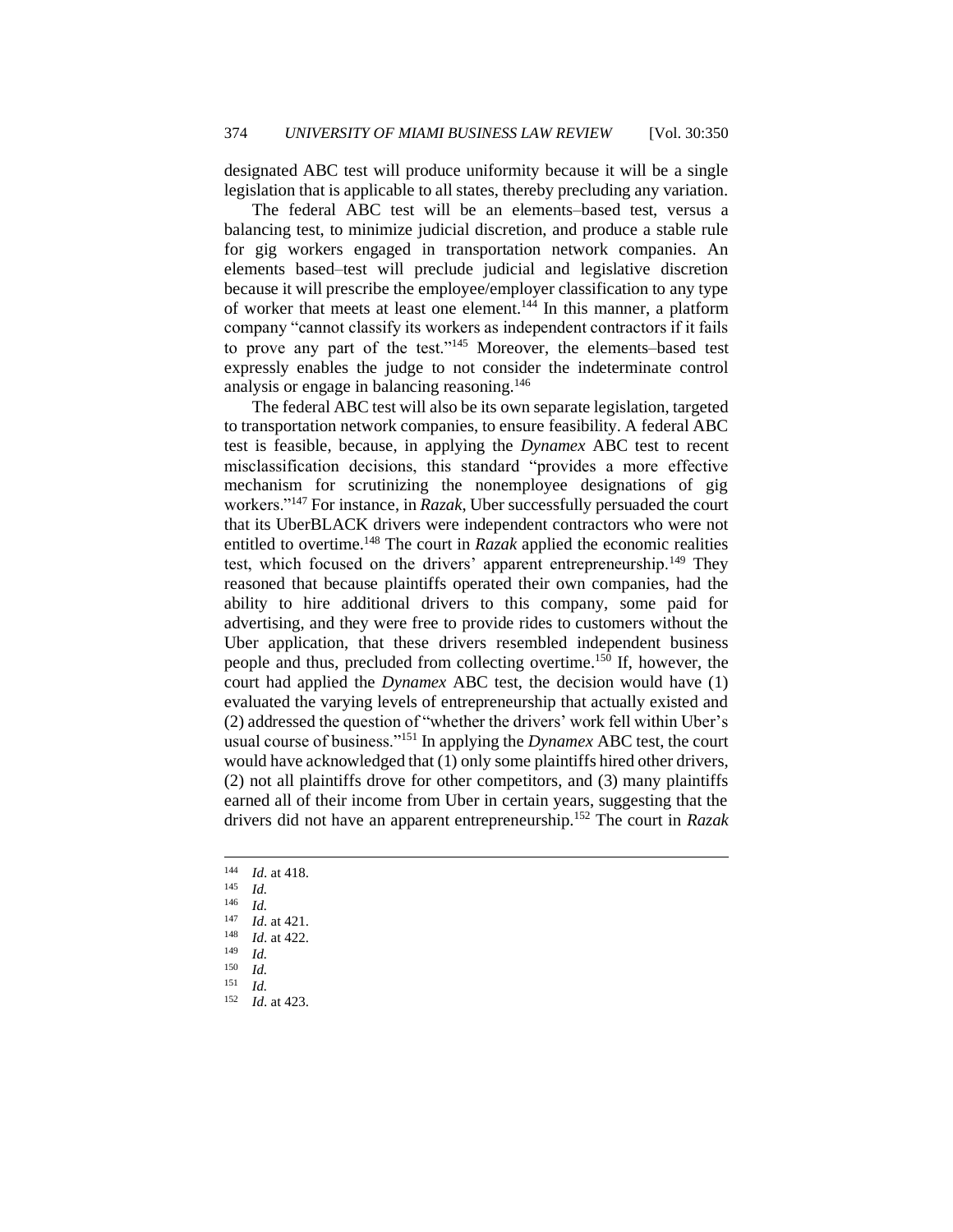did acknowledge that these drivers are as essential part of Uber's business, however, this played an inconsequential role in the analysis. Whereas, in applying the *Dynamex* ABC test, this classification dispute would be neatly resolved because the court would have determined that UberBLACK drivers do work within the firms' usual course of business, and in actuality, were not independent business owners since most of their income was in fact derived from Uber.

#### <span id="page-26-0"></span>*A. Counterarguments to the Proposed Legislation*

This legislation is different than the already proposed Worker Flexibility and Small Business Protection Plan for several strategic reasons. First, because it does not propose to amend the Fair Labor Standards Act. It will be unequivocally more difficult to garner support to amend an existing bill that is decades old than it would be to craft a new legislation. Second, because this proposed federal ABC test will have an immediate effect by focusing specifically on transportation network companies first, namely Uber, Lyft, Postmates, DoorDash, and the remaining transportation network companies first. After there has been a trial period of its effectiveness, then the legislation can begin to absorb other categories of the modern gig economy with a sliding scale approach.

Critics of this approach, undoubtedly, assert that gig workers perform functions that are outside of the firms' ordinary course of business, and, as such, should not be held out to be employees under the ABC test.<sup>153</sup> Particularly, transportation network companies hold themselves out to be technology companies, rather than service providers. For example, Uber argues that it is a technology company and that those individuals that work with Uber are engaging in transportation of passengers, which is a service, and thus, the workers are performing a function outside of the firms' ordinary course of business and not advancing the platforms primary mission. However, any strategy "that requires platforms to argue against their own brands is unlikely to yield long–term success."<sup>154</sup>

Moreover, the *Dynamex* decision already provides clarity on the argument. In *Dynamex*, the California Supreme Court referred to this second prong of the ABC test as a firms' "'usual course of business,'" and "not its primary brand."<sup>155</sup> The *Dynamex* court created the distinction between an outside plumber being hired as an independent contractor because the plumber does not work within the usual course of this business. As such, the independent contractor designation is limited to a nonemployee that "performs outside, isolated jobs on a very limited

 $\frac{153}{154}$  *Id.* at 412.

 $\frac{154}{155}$  *Id.* 

*Id.* at 413.